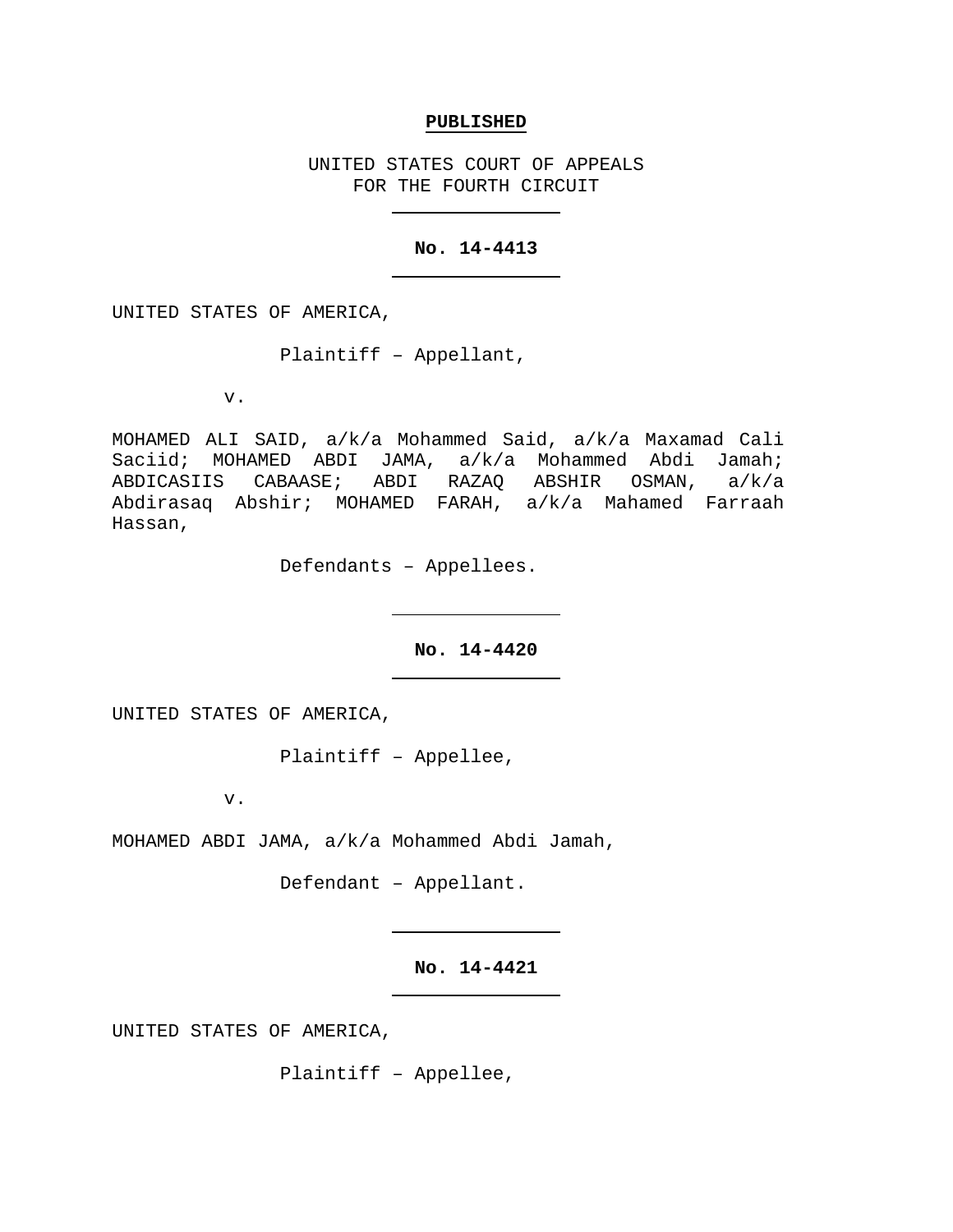v.

MOHAMED FARAH, a/k/a Mahamed Farraah Hassan,

Defendant – Appellant.

**No. 14-4423**

UNITED STATES OF AMERICA,

Plaintiff – Appellee,

v.

ABDI RAZAQ ABSHIR OSMAN, a/k/a Abdirasaq Abshir,

Defendant – Appellant.

**No. 14-4424**

UNITED STATES OF AMERICA,

Plaintiff – Appellee,

v.

MOHAMED ALI SAID, a/k/a Mohammed Said, a/k/a Maxamad Cali Saciid,

Defendant – Appellant.

**No. 14-4429**

UNITED STATES OF AMERICA,

Plaintiff – Appellee,

v.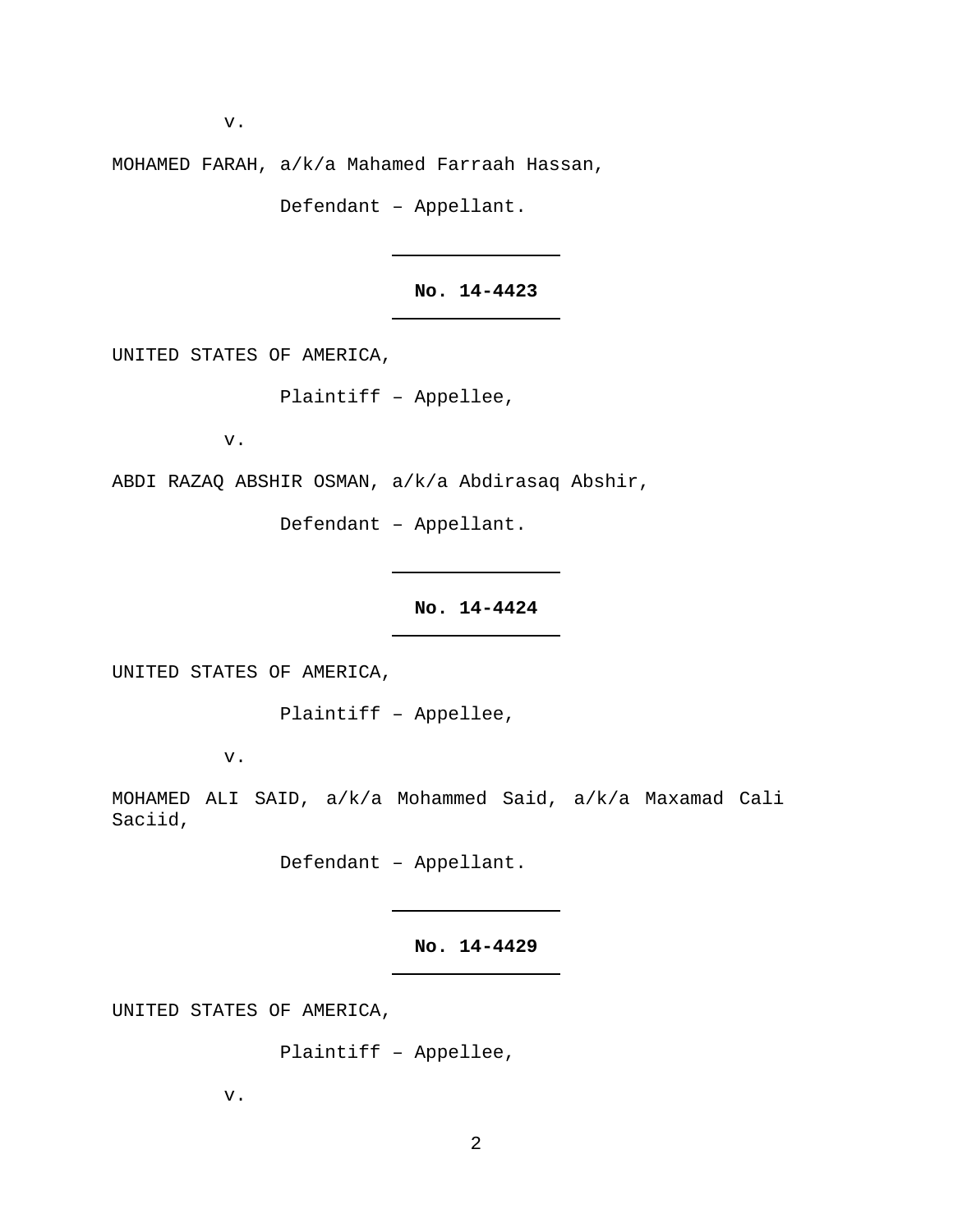ABDICASIIS CABAASE,

Defendant – Appellant.

Appeals from the United States District Court for the Eastern District of Virginia, at Norfolk. Raymond A. Jackson, District Judge. (2:10-cr-00057-RAJ-DEM-1; 2:10-cr-00057-RAJ-DEM-2; 2:10 cr-00057-RAJ-DEM-4; 2:10-cr-00057-RAJ-DEM-5; 2:10-cr-00057-RAJ- $DEM-6$ )

Argued: May 13, 2015 Decided: August 13, 2015

Before KING and KEENAN, Circuit Judges, and DAVIS, Senior Circuit Judge.

No. 14-4413 reversed in part, vacated in part, and remanded; Nos. 14-4420, 14-4421, 14-4423, 14-4424, and 14-4429 affirmed by published opinion. Judge King wrote the opinion, in which Judge Keenan and Senior Judge Davis joined. Senior Judge Davis wrote a separate concurring opinion.

**ARGUED:** Benjamin L. Hatch, OFFICE OF THE UNITED STATES ATTORNEY, Norfolk, Virginia, for Appellant/Cross-Appellee. Geremy C. Kamens, OFFICE OF THE FEDERAL PUBLIC DEFENDER, Alexandria, Virginia, for Appellees/Cross-Appellants. **ON BRIEF:** Dana J. Boente, United States Attorney, Alexandria, Virginia, Joseph E. DePadilla, Assistant United States Attorney, OFFICE OF THE UNITED STATES ATTORNEY, Norfolk, Virginia; Jerome J. Teresinski, Trial Attorney, National Security Division, UNITED STATES DEPARTMENT OF JUSTICE, Washington, D.C., for Appellant/Cross-Appellee. Michael S. Nachmanoff, Federal Public Defender, Frances H. Pratt, Keith Loren Kimball, OFFICE OF THE FEDERAL PUBLIC DEFENDER, Alexandria, Virginia, for Appellee/Cross-Appellant Mohamed Ali Said; Robert B. Rigney, PROTOGYROU & Norfolk, Virginia, for Appellee/Cross-Appellant Mohamed Abdi Jama; David M. Good, DAVID MICHAEL GOOD, PC, Virginia Beach, Virginia, for Appellee/Cross-Appellant Mohamed Farah; Trey R. Kelleter, VANDEVENTER BLACK LLP, Norfolk, Virginia, for Appellee/Cross-Appellant Abdi Razaq Abshir Osman; Bruce C. Sams, SAMS & GILCHRIST PLLC, Norfolk, Virginia, for Appellee/Cross-Appellant Abdicasiis Cabaase.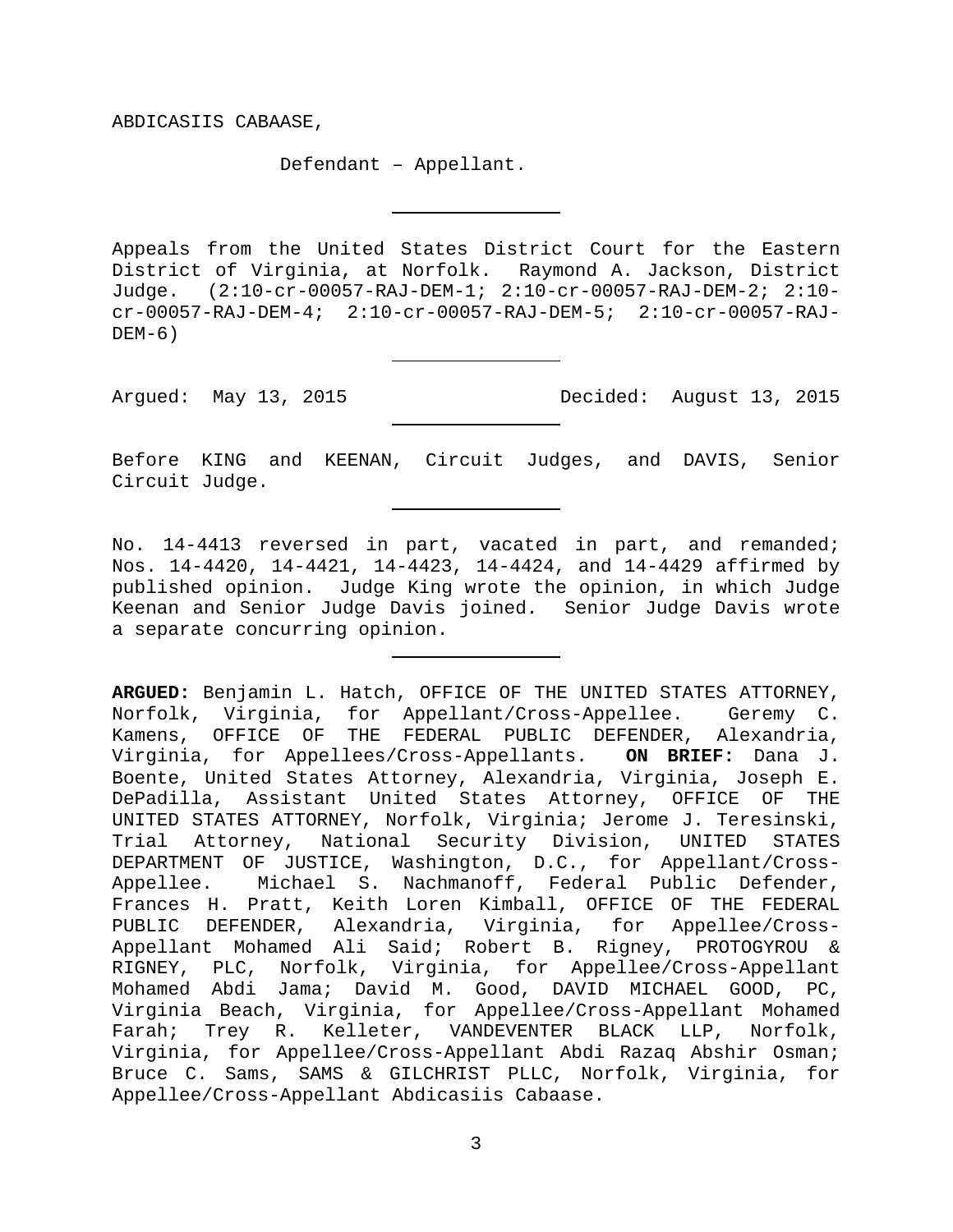KING, Circuit Judge:

In early 2010, a group of seven Somalis — including defendants Mohamed Ali Said, Mohamed Abdi Jama, and Abdicasiis Cabaase — boarded a small skiff and entered the Gulf of Aden (in the Indian Ocean between the Arabian Peninsula and the Horn of Africa), intending to seize a merchant ship at sea. Their objective was foiled by the British warship HMS Chatham, which was conducting a counter-piracy mission in the Gulf. Undeterred by their initial lack of success, Said, Jama, and Cabaase joined with defendants Abdi Razaq Abshir Osman and Mohamed Farah, plus two others, and returned from Somalia to the Gulf in the skiff in April 2010. During their April escapade, the defendants and their accomplices launched an attack on the USS Ashland, a United States Navy warship that they confused for a merchant vessel. The Ashland responded by destroying the skiff and killing one of the attackers.

After the defendants were apprehended and transported to the Eastern District of Virginia, they were tried and convicted of multiple offenses, including piracy as proscribed by 18 U.S.C. § 1651. At sentencing, the district court declined to impose statutorily mandated life sentences on the defendants, reasoning that such sentences would contravene the Eighth Amendment's prohibition against cruel and unusual punishment.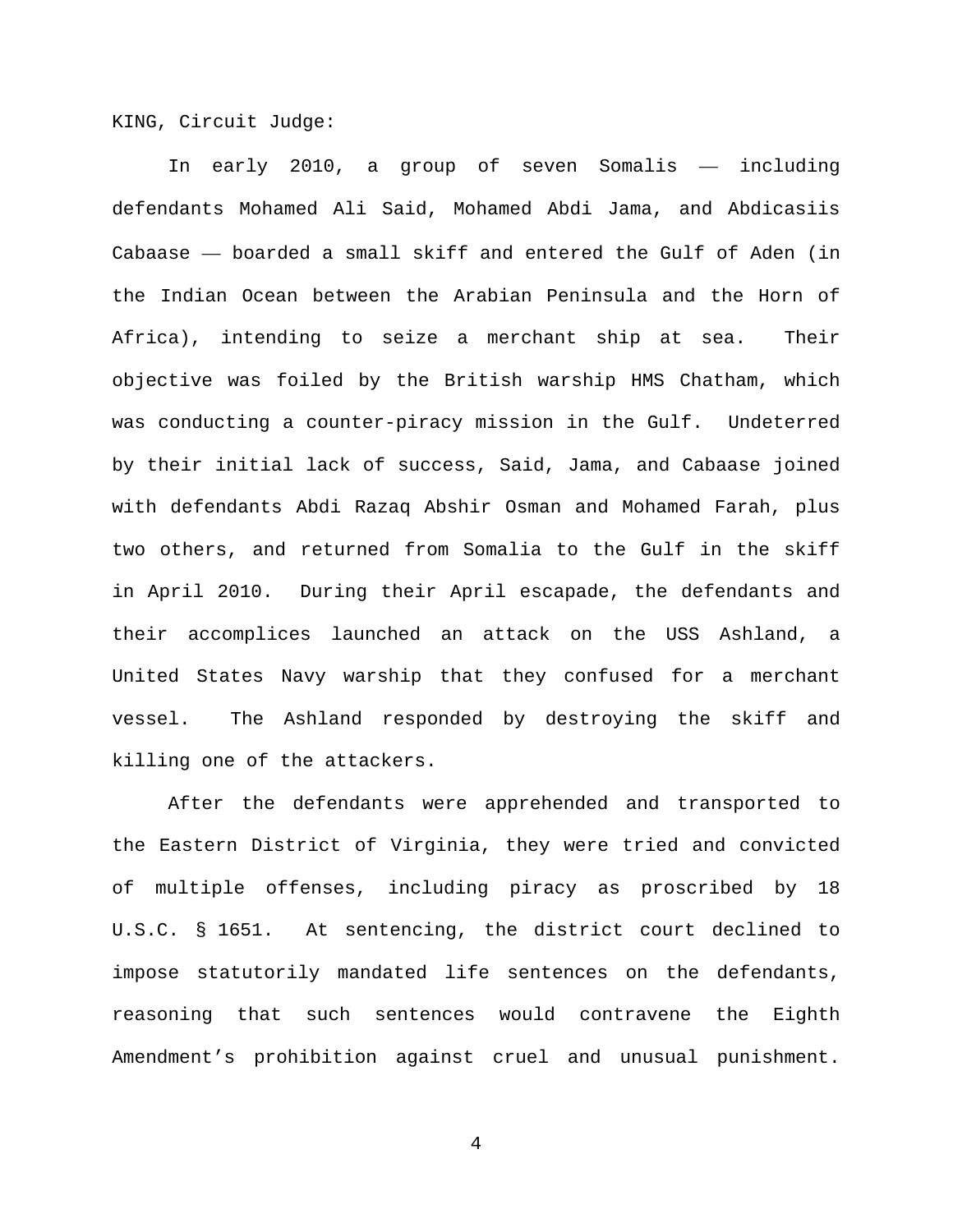See United States v. Said, No. 2:10-cr-00057 (E.D. Va. Feb. 28, 2014), ECF No. 260 (the "Eighth Amendment Order").<sup>1</sup>

The government, in pursuing its appeal in No. 14-4413, seeks relief from the district court's decision not to impose the life sentences required by § 1651. By their cross-appeals in Nos. 14-4420, 14-4421, 14-4423, 14-4424, and 14-4429, the defendants challenge the court's failure to dismiss the § 1651 charge, the jury instructions with respect to the piracy offense, and the sufficiency of the evidence supporting certain of their convictions. As explained below, we reject each of the defendants' contentions and affirm their convictions. We deem the government's appeal to be meritorious, however, and reverse the Eighth Amendment Order, vacate the defendants' sentences, and remand for resentencing.

I.

A.

1.

In approximately February 2010, defendants Said, Jama, and Cabaase — along with Jama Idle Ibrahim and three others —

<span id="page-4-0"></span> <sup>1</sup> The Eighth Amendment Order is published at 3 F. Supp. 3d 515 and also found at J.A. 886-902. (Citations herein to "J.A. \_\_" refer to the contents of the Joint Appendix filed by the parties in these appeals.)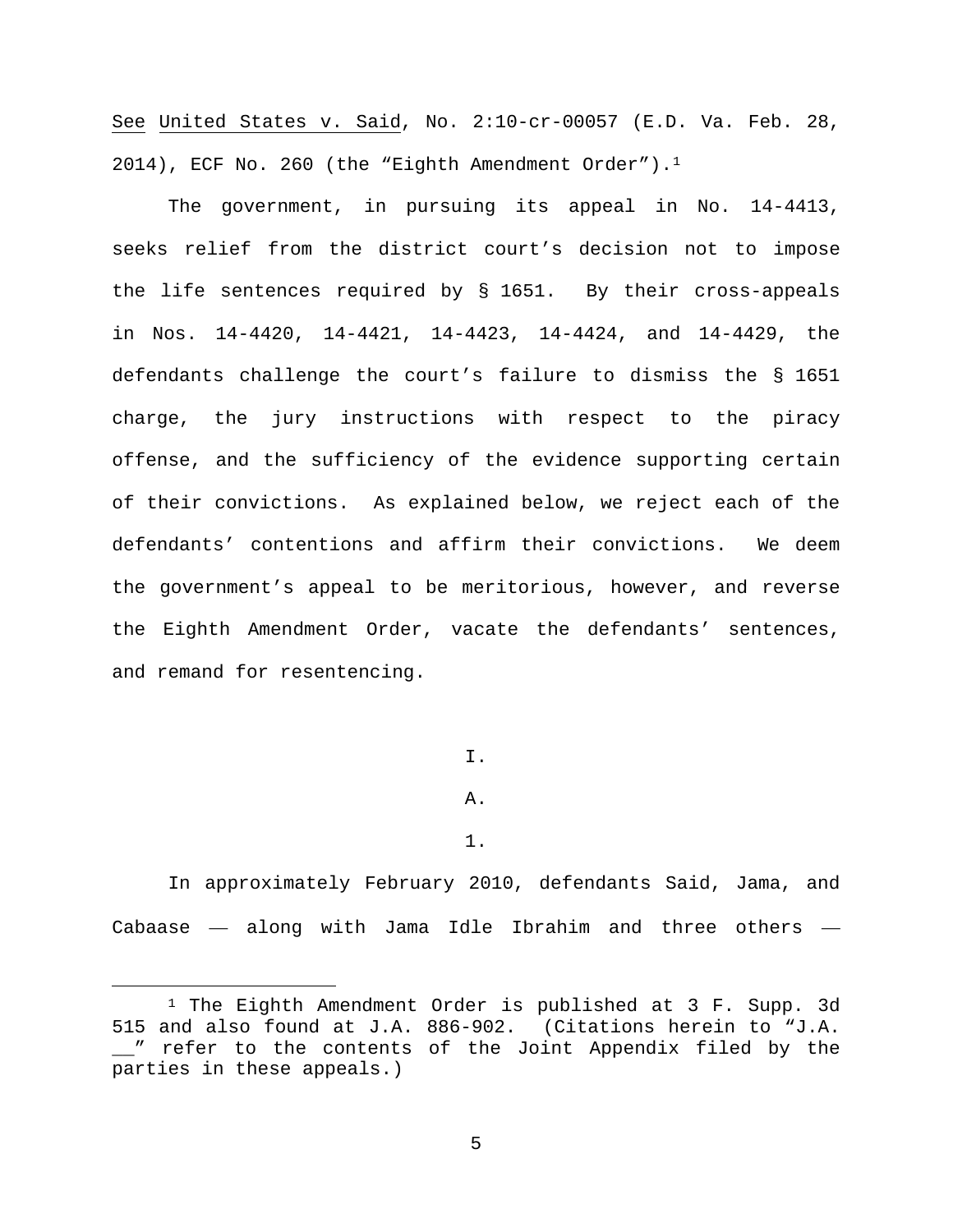acquired a small wooden skiff on the coast of Somalia and loaded it with a hooked ladder and weapons, including AK-47 assault rifles, a rocket-propelled grenade launcher (an "RPG"), a Singapore Assault Rifle 80 (an "SAR-80"), and a Tokarev 9-mm pistol.[2](#page-5-0) They also equipped the skiff with two motors, enabling it to more swiftly traverse the sea. The group then left Somalia and travelled into the Gulf of Aden searching for a merchant ship to seize. The Gulf is one of the most heavily trafficked shipping corridors in the world, making it a prime location for piracy.

On the afternoon of February 27, 2010, the skiff was intercepted in the Gulf of Aden by the HMS Chatham of the British Royal Navy. Upon encountering the skiff, the Chatham actioned a helicopter for a close investigation. The Somalis, recognizing the Chatham as a warship, attempted to flee in the skiff and threw weapons and their ladder overboard. Those actions were witnessed by the helicopter pilots, who conveyed information to a boarding team that had been dispatched in smaller boats from the warship.

The HMS Chatham's boarding team seized and searched the skiff, where team members discovered the pistol and ammunition

<span id="page-5-0"></span> <sup>2</sup> We recite the facts in the light most favorable to the government, as the prevailing party at trial. See United States v. Singh, 518 F.3d 236, 241 n.2 (4th Cir. 2008).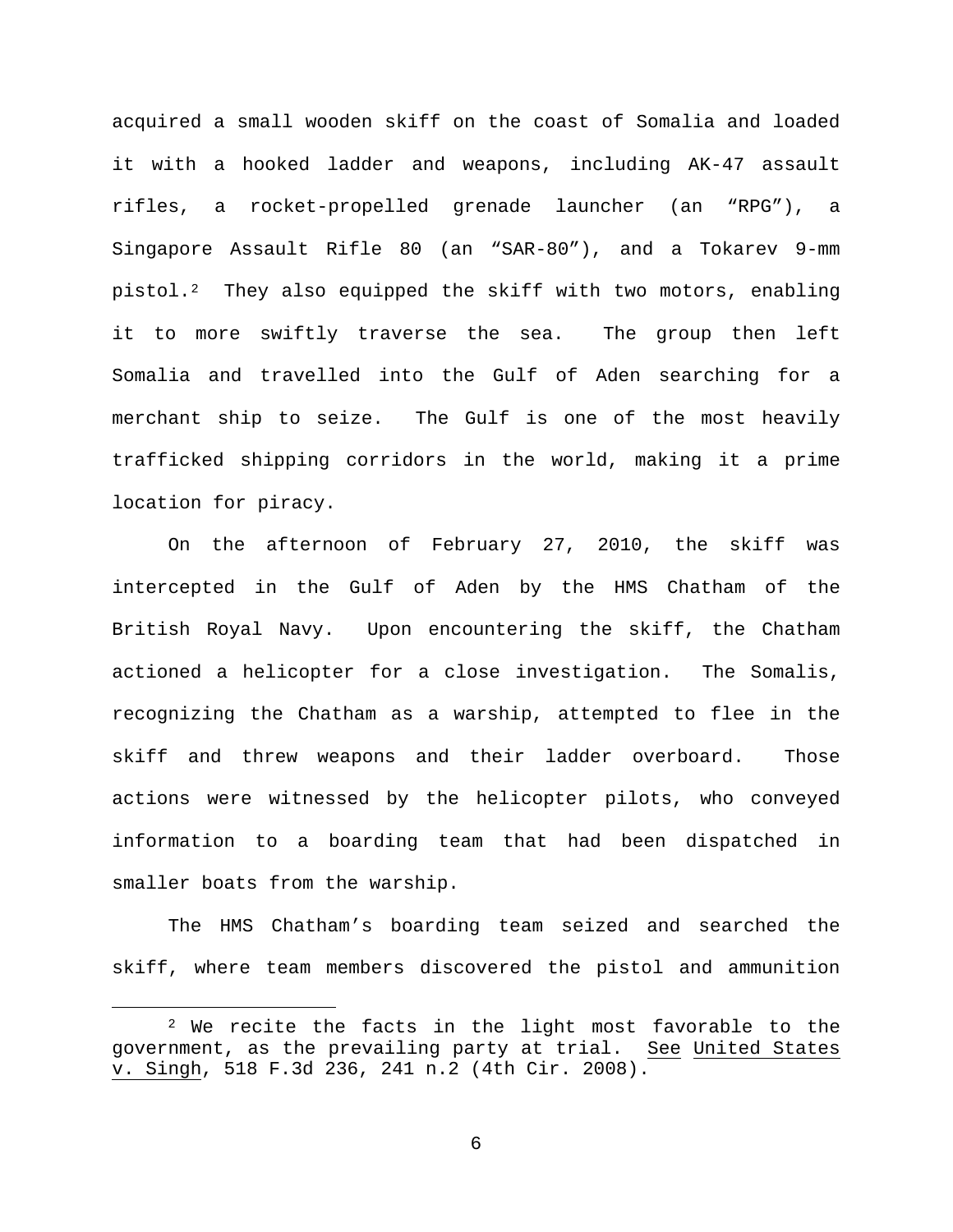for that weapon and the AK-47s. The boarding team also apprehended and questioned the Somalis. Ibrahim, speaking as the group's leader, asserted that the Somalis were smugglers who had taken human cargo to Yemen and that one of their boats had broken down along the way.[3](#page-6-0) Personnel of the Chatham photographed the Somalis, confiscated the pistol and ammunition, disabled one of the skiff's motors, spray-painted a red identification number on the skiff, and ordered the Somalis to return home.

2.

In April 2010, the five defendants in this case, along with Ibrahim and another man called the "Engineer," used the same skiff to enter the Gulf of Aden from Somalia. So that the skiff "would not be recognizable," the Somalis had obliterated the identification number spray-painted on it by Royal Navy personnel. See J.A. 415. To accomplish their goal of seizing a ship, the Somalis had obtained a replacement for the disabled motor and loaded the skiff with a hooked ladder, three AK-47s, and an RPG. Ibrahim and Jama led the new mission, and Said was

<span id="page-6-0"></span> <sup>3</sup> Ibrahim later explained that the Somalis' cover story had to involve two boats to seem plausible, given that seven men claiming to be smugglers were aboard the skiff. Those who patrol the high seas and "see people smuggling people almost every day" would know that only two or three smugglers — and "not more than that" — generally carry out such missions. See J.A. 389.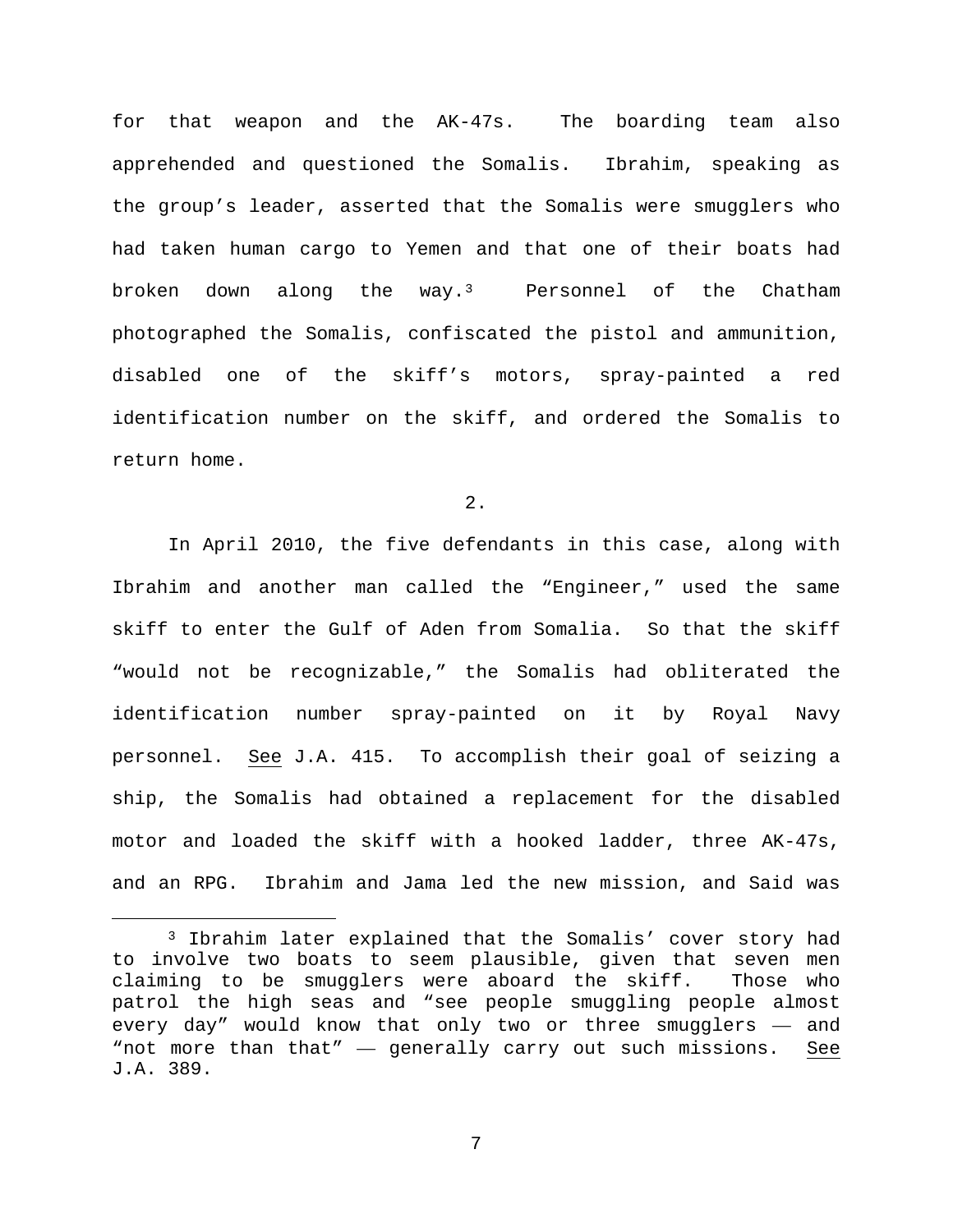next in command. Farah drove the skiff, and Cabaase and Osman supplied two of the weapons.

In the pre-dawn hours of April 10, 2010, the skiff swiftly approached a large ship believed by the Somalis to be a "cargo ship." See J.A. 444. Nearing the ship's aft on its port side, Said and Cabaase held loaded AK-47s, while Jama attempted to load the RPG with explosive rockets.[4](#page-7-0) When the skiff was approximately twenty-five yards from the "cargo ship," Cabaase began shooting at it with his AK-47. The Somalis intended to "scare [the crew], and then after that[,] capture the ship." Id. The encounter took place about forty nautical miles off the coast of Yemen in international waters.

The targeted ship was actually the USS Ashland, a dock landing ship of the United States Navy, which was then transiting the Gulf of Aden transporting Marines and military equipment[.5](#page-7-1) Several personnel aboard the Ashland — namely, Marine Lance Corporal John Curtis, Damage Control Fireman James

<span id="page-7-0"></span> <sup>4</sup> Unable to render the RPG operational, Jama sought the assistance of Ibrahim, who soon realized that the ammunition on board the skiff did not fit the RPG.

<span id="page-7-1"></span><sup>5</sup> As one of the Ashland's personnel later testified, the vessel "is one of the ships in the U.S. Navy inventory that actually looks like a merchant ship." See J.A. 203-04. With military equipment on board, the Ashland "could be misconstrued as . . . a merchant container vessel that isn't fully loaded." Id. at 204.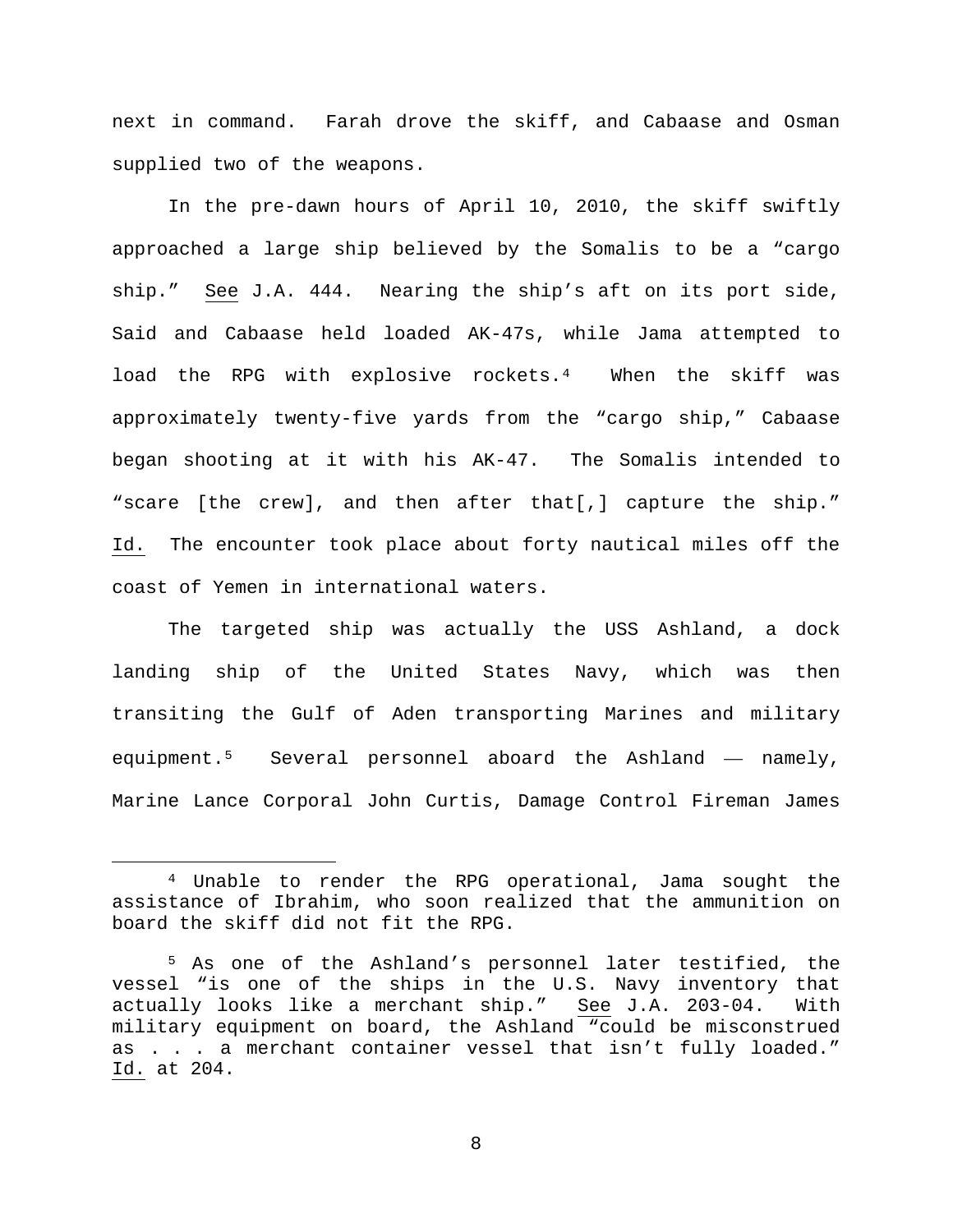Hendershot, Seaman Donald Lane, Lieutenant Junior Grade Benjamin Towers, Lieutenant Brent Holloway, and Gunner's Mate Justin Myers — witnessed the Somalis' attack from several vantage points, including near the warship's aft, its mid-ship, and the bridge. Several of the witnesses saw Cabaase fire multiple rounds at the Ashland and heard bullets striking the ship. See, e.g., J.A. 153 (Curtis: "He was deliberately shooting . . . the weapon towards the front right over the bridge of the USS ASHLAND."); id. at 186 (Hendershot: "I saw a man stand up and bring a weapon up to his shoulder aiming at the ship  $\ldots$ ."); id. at 282 (Myers: "You saw a muzzle flash followed by the sound of a weapon, and I also heard a couple of clangs that sounded like ricochet on the side of the boat."). Indeed, Corporal Curtis witnessed Cabaase "load a magazine, rack it, fire like two to three times, bang, bang, bang. Bang, bang. He dropped the magazine, loads another one, racks it a couple of times, keeps shooting, bang, bang, bang." Id. at 153-54. The multiple shots fired at the Ashland were so startling that the warship's helmsman had difficulty with the steering.

Gunner's Mate Myers initially left his remote firing station inside the USS Ashland to observe the skiff's assault from the warship's deck. After watching Cabaase fire multiple times at the Ashland, Myers ran back to his duty station, where he controlled 25-mm machine guns loaded with armor-piercing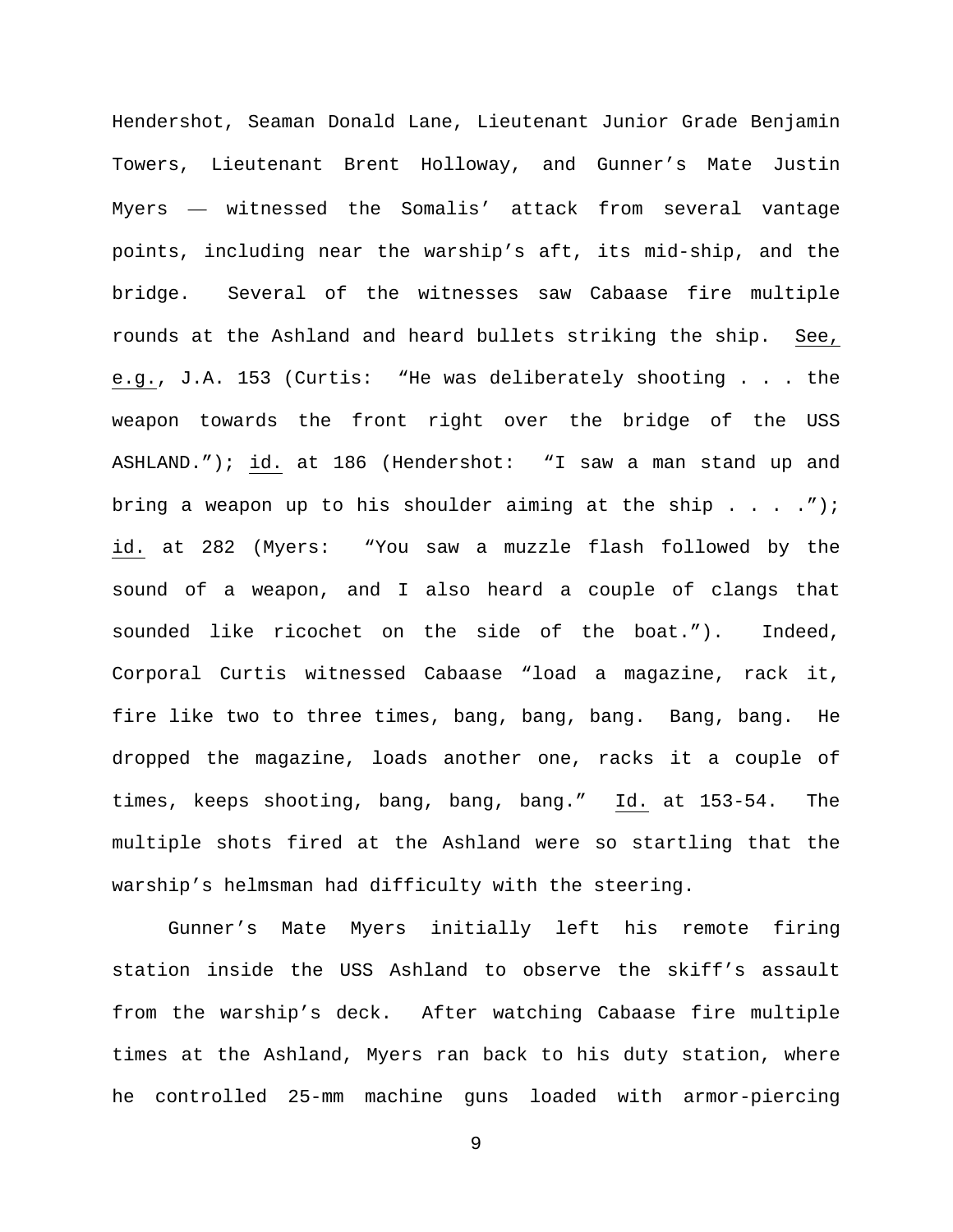incendiary shells. The screen of the weapons system operated by Myers displayed images from an infrared camera mounted outside the ship. The camera zoomed in so closely on the skiff that it seemed "[a]lmost as if you [were] standing next to some of the people in the skiff." See J.A. 213. Myers's vantage point enabled him to see that Cabaase was aiming directly at the Ashland. After Cabaase began firing a second series of shots, the Ashland's Captain ordered Myers to return fire with a 25-mm machine gun, and Myers promptly fired two shots. As a result of those shots from the Ashland, a fire erupted on the skiff, the Engineer died, and Farah lost a leg.[6](#page-9-0)

The defendants jumped off the burning skiff, and Ibrahim followed suit after throwing the RPG and two of the AK-47s overboard. While treading water, the Somalis agreed to tell the crew of the USS Ashland a story similar to the one that had been concocted for the personnel of the HMS Chatham — that the skiff was returning from smuggling refugees to Yemen. To explain why they were travelling on one small skiff, they would tell the Ashland's crew about transporting refugees on a second larger boat that had broken down before their return trip. The Somalis also agreed to explain that they were stranded without food or

<span id="page-9-0"></span> <sup>6</sup> The defendants each suffered burns as a result of trying to put out the fire on the skiff, but Ibrahim was not injured.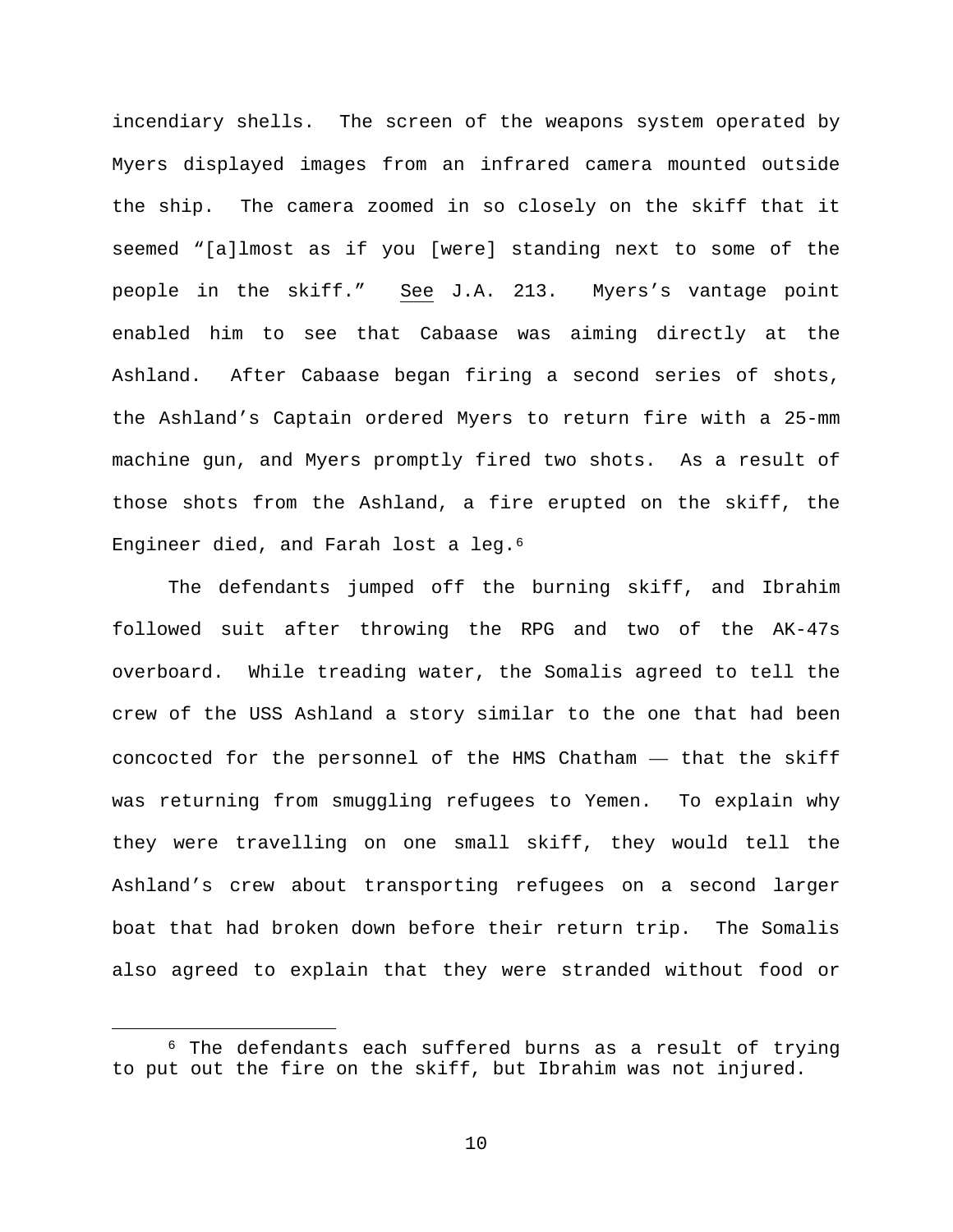fuel, and that the Engineer (who was then deceased) had fired on the Ashland to alert the crew that they were in need of rescue.

The USS Ashland and its personnel apprehended the defendants and Ibrahim, took pictures of the skiff's remains, and seized its contents, including the weapons and the hooked ladder that were left aboard. The Somalis were subsequently transported to Virginia, where this prosecution was initiated.

B.

1.

On April 21, 2010, the grand jury in the Eastern District of Virginia at Norfolk returned an indictment against the defendants and Ibrahim. Nearly three months later, on July 7, 2010, the grand jury returned a superseding indictment. Those indictments — which dealt solely with the attack on the USS Ashland — charged the defendants and Ibrahim with, inter alia, piracy in contravention of 18 U.S.C. § 1651. That statute provides in full:

Whoever, on the high seas, commits the crime of piracy as defined by the law of nations, and is afterwards brought into or found in the United States, shall be imprisoned for life.

18 U.S.C. § 1651.

On June 9, 2010, the defendants and Ibrahim moved to dismiss the piracy charge of the initial indictment, contending that piracy under § 1651 requires a robbery at sea. Because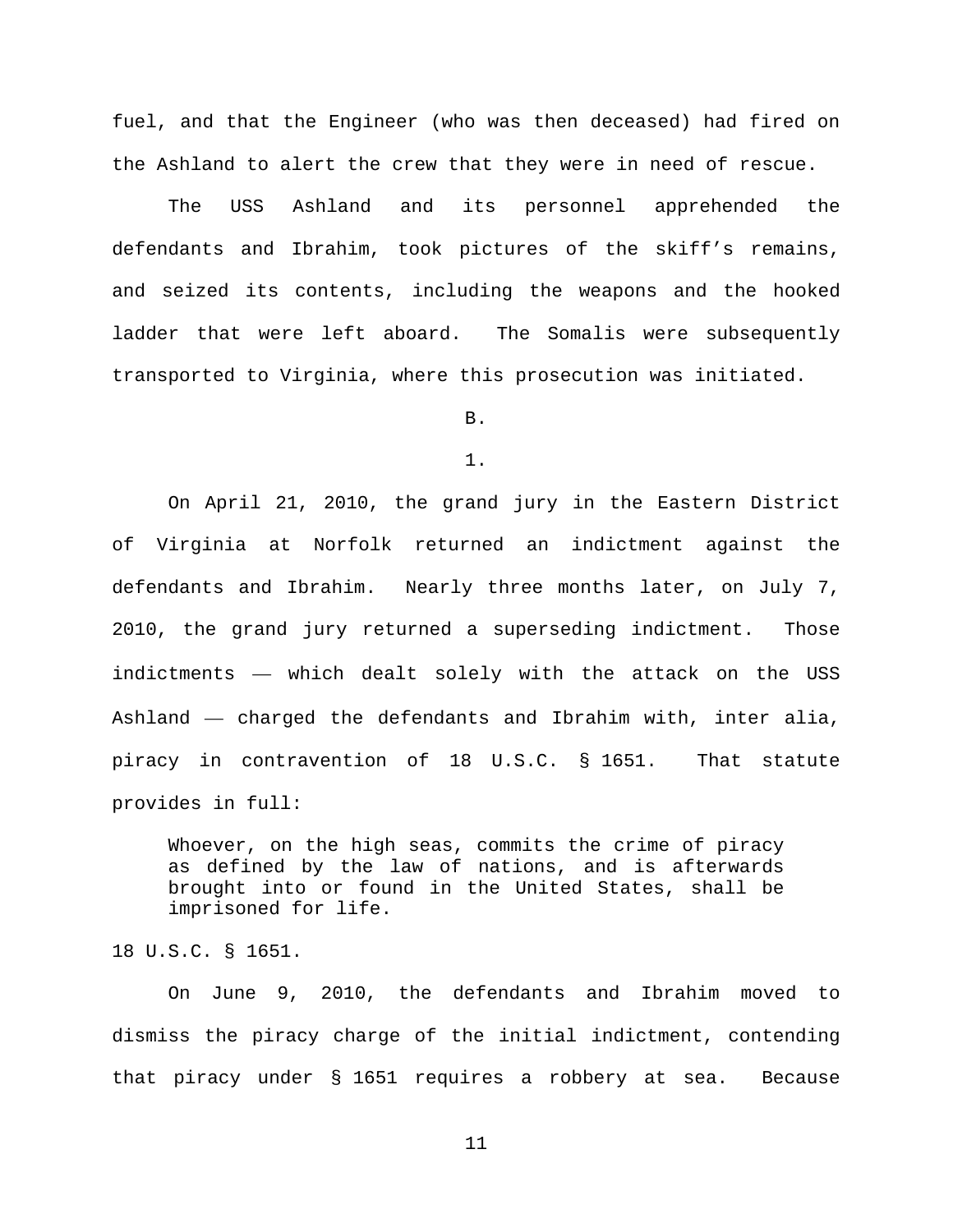their effort to seize the Ashland was unsuccessful, the defendants and Ibrahim argued that the § 1651 piracy charge should be dismissed. The district court agreed with the defendants and granted their motion on August 17, 2010, dismissing the piracy charge from the superseding indictment.

On August 21, 2010, Ibrahim entered into a plea agreement with the United States Attorney, by which he agreed to assist the government in its prosecution of his cohorts. On August 27, 2010, Ibrahim pleaded guilty to three counts of the superseding indictment: attack to plunder a vessel, in contravention of 18 U.S.C. § 1659; performing an act of violence against an individual on a vessel, in contravention of 18 U.S.C. § 2291(a)(6); and using, carrying, and discharging a firearm during and in relation to a crime of violence, in violation of 18 U.S.C. § 924(c)(1)(A)(iii). On November 29, 2010, Ibrahim was sentenced to 360 months in prison.

## 2.

After Ibrahim was sentenced, the government filed an appeal contesting — as to the five defendants — the district court's dismissal of the § 1651 piracy charge. Following an oral argument conducted in this Court on March 25, 2011, we placed the government's appeal in abeyance pending argument and decision in United States v. Dire. The Dire appeals were brought by a separate group of Somalis who had been convicted of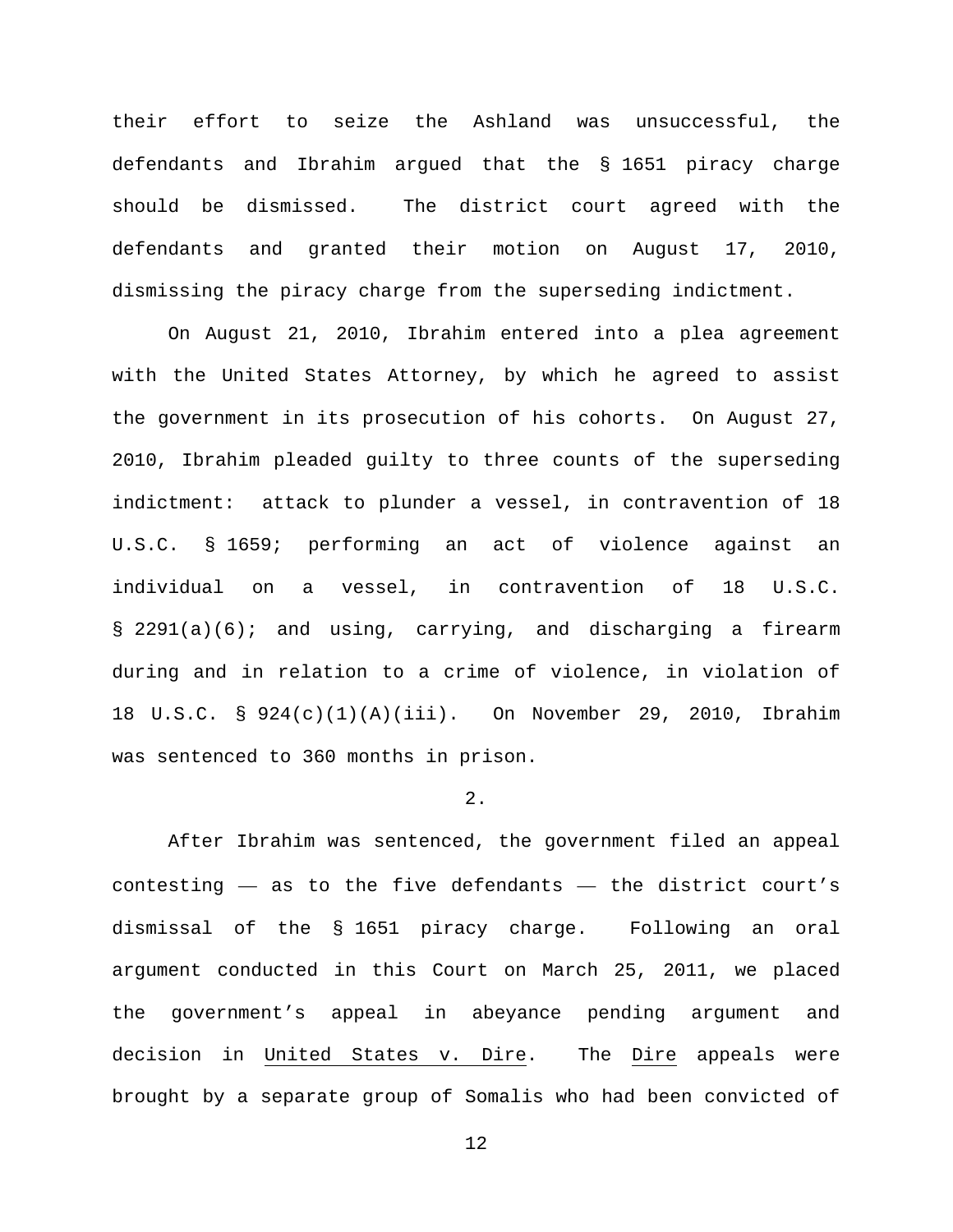piracy for their attack on the USS Nicholas, another Navy warship. The Dire defendants had intended to seize the Nicholas in the Indian Ocean, but their plan was foiled by the Nicholas's crew.

Like the defendants here, the Dire defendants argued that § 1651 requires a robbery — i.e., seizing or otherwise robbing a vessel. That contention is premised primarily on the Supreme Court's decision in United States v. Smith, 18 U.S. (5 Wheat.) 153, 162 (1820), where the Court indicated that it had "no hesitation in declaring, that piracy, by the law of nations, is robbery upon the sea." As the argument goes, because "a court must interpret a statute by its ordinary meaning at the time of its enactment," and because the language of § 1651 can be traced to an 1819 act of Congress, the Smith decision of 1820 constitutes "the definitive authority on the meaning of piracy." See United States v. Dire, 680 F.3d 446, 452 (4th Cir. 2012) (internal quotation marks omitted).

By our Dire decision, however, we rejected the theory that the meaning of piracy for purposes of § 1651 "was fixed in the early Nineteenth Century." See 680 F.3d at 467. That is, we excluded a static interpretation of § 1651 that would "render it incongruous with the modern law of nations and prevent us from exercising universal jurisdiction in piracy cases." Id. at 468- 69. Rather, consistent with Congress's intent "to define piracy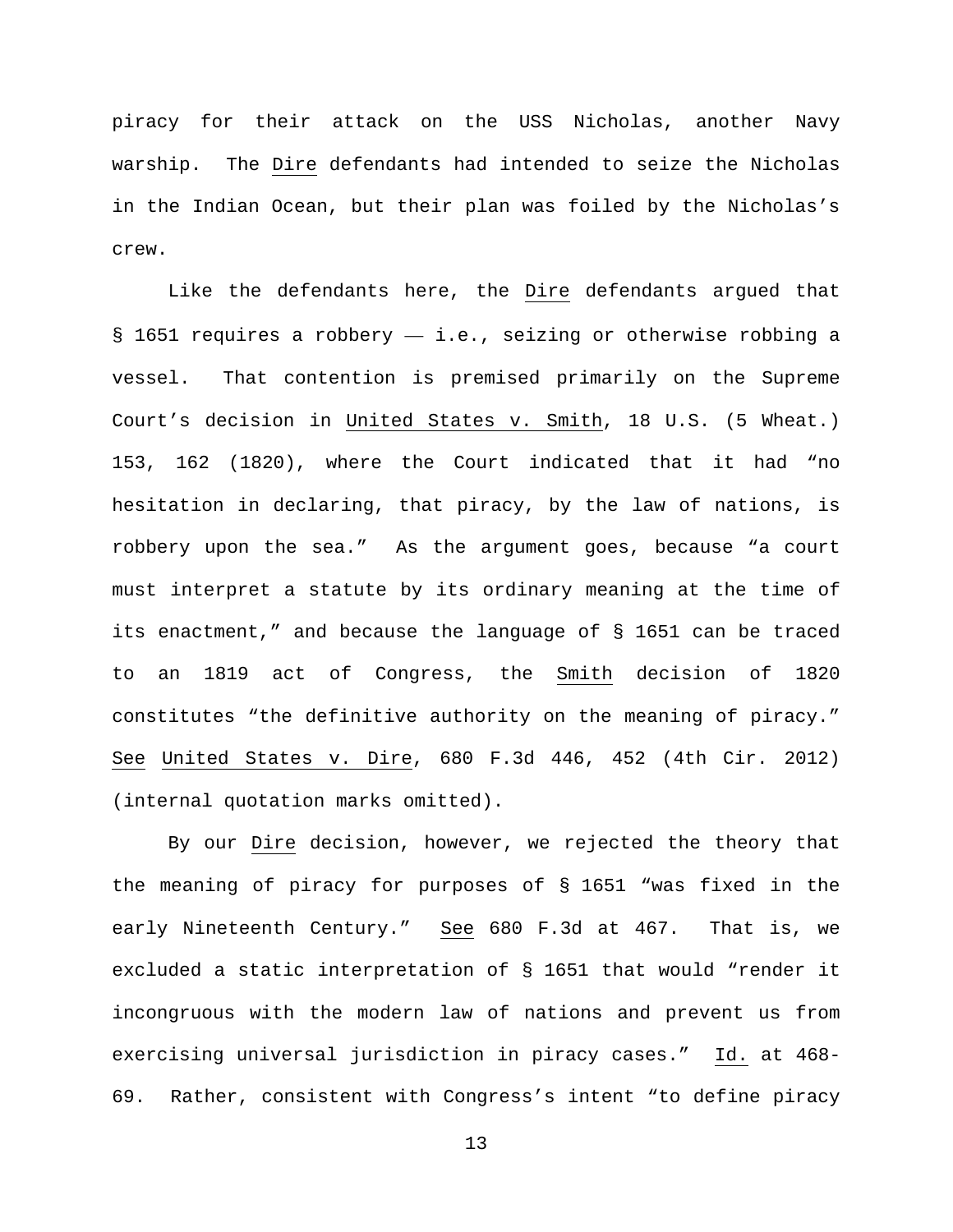as a universal jurisdiction crime," we concluded that "§ 1651 incorporates a definition of piracy that changes with advancements in the law of nations." Id. at 469. We recognized in Dire that, for decades, piracy has been defined by the law of nations to include:

- (A) (1) any illegal act of violence or detention, or any act of depredation; (2) committed for private ends; (3) on the high seas or a place outside the jurisdiction of any state; (4) by the crew or the passengers of a private ship; (5) and directed against another ship, or against persons or property on board such ship; or
- (B) (1) any act of voluntary participation in the operation of a ship; (2) with knowledge of the facts making it a pirate ship; or
- (C) (1) any act of inciting or of intentionally facilitating (2) an act described in subparagraph (A) or (B).

Id. at 465 (alterations and internal quotation marks omitted) (drawing definition from the substantively identical Geneva Convention on the High Seas (the "High Seas Convention") and United Nations Convention on the Law of the Sea (the "UNCLOS")).

Because the foregoing definition of piracy encompassed the Dire defendants' conduct, we affirmed their convictions under  $\S$  1651. The very day we decided Dire  $-$  that is, May 23, 2012  $$ we vacated the district court's dismissal of the § 1651 piracy charge in this case and "remand[ed] for such other and further proceedings as may be appropriate, consistent with our decision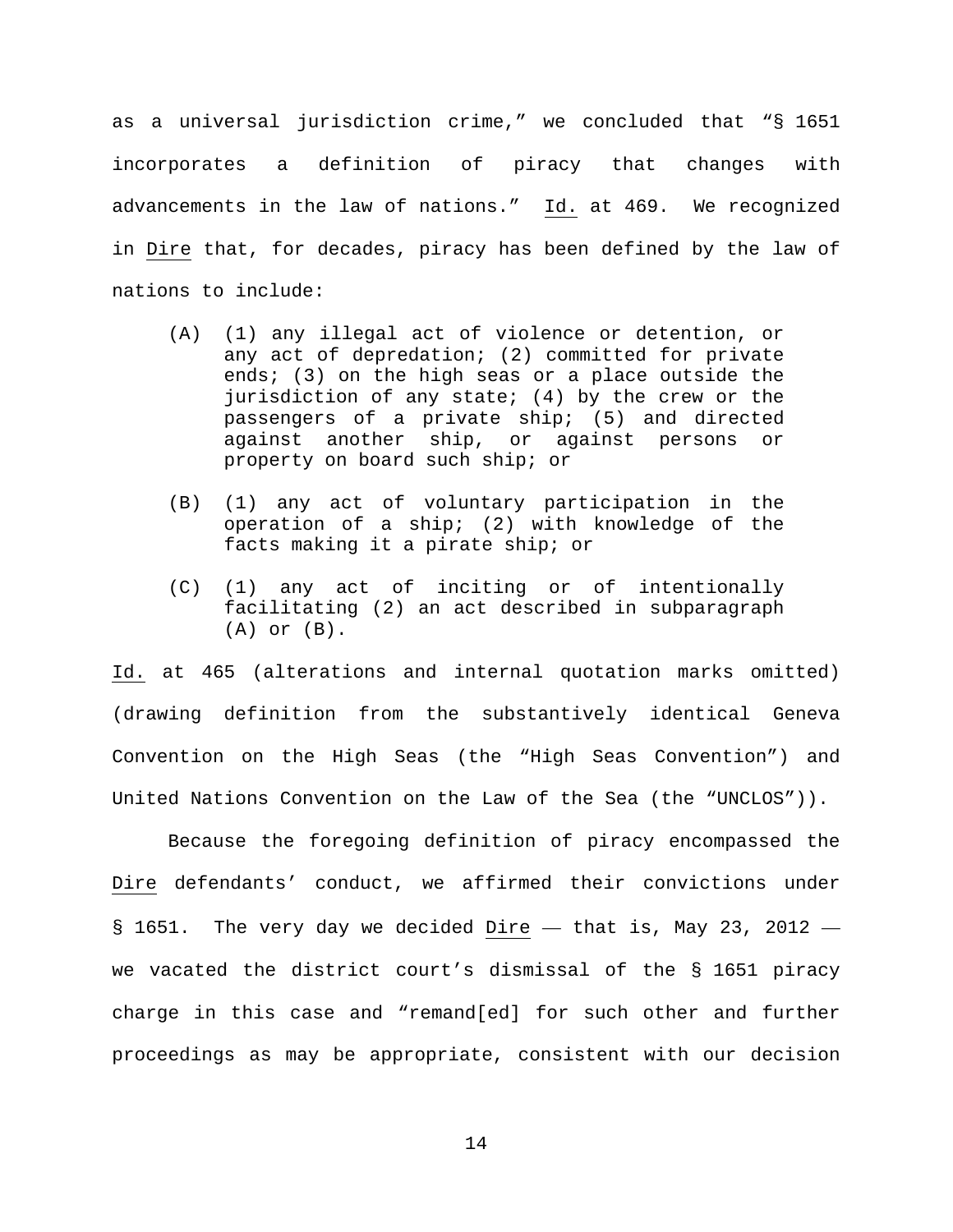in Dire." See United States v. Said, 680 F.3d 374, 375 (4th Cir. 2012).[7](#page-14-0)

3.

On August 8, 2012, after our remand to the district court, the grand jury returned a second superseding indictment against the defendants (the "operative indictment"), lodging additional charges stemming from the February 2010 encounter with the British warship HMS Chatham. As a result of Ibrahim's cooperation, the government investigators and the grand jury had obtained evidence supporting those additional counts. The operative indictment contained the following charges:

- Count One Conspiracy to commit hostage taking (18 U.S.C. § 1203(a));
- Count Two  $-$  Conspiracy to commit kidnapping (18) U.S.C. § 1201(c));
- Count Three Conspiracy to perform an act of violence against an individual on a vessel (18 U.S.C. § 2291(a)(9));
- Count Four Conspiracy to use and carry a firearm and a destructive device during and in relation to, and possessing a firearm and a destructive device in furtherance of, a crime of violence, specifically the crimes charged in Counts One through Three and Five through Eight (18 U.S.C. § 924(o));

<span id="page-14-0"></span> <sup>7</sup> The Dire defendants and the defendants in this case filed petitions for writs of certiorari in the Supreme Court, seeking to have the Court reverse our ruling in Dire concerning the ambit of § 1651. Those petitions were denied on January 22, 2013. See 133 S. Ct. 982 (2013).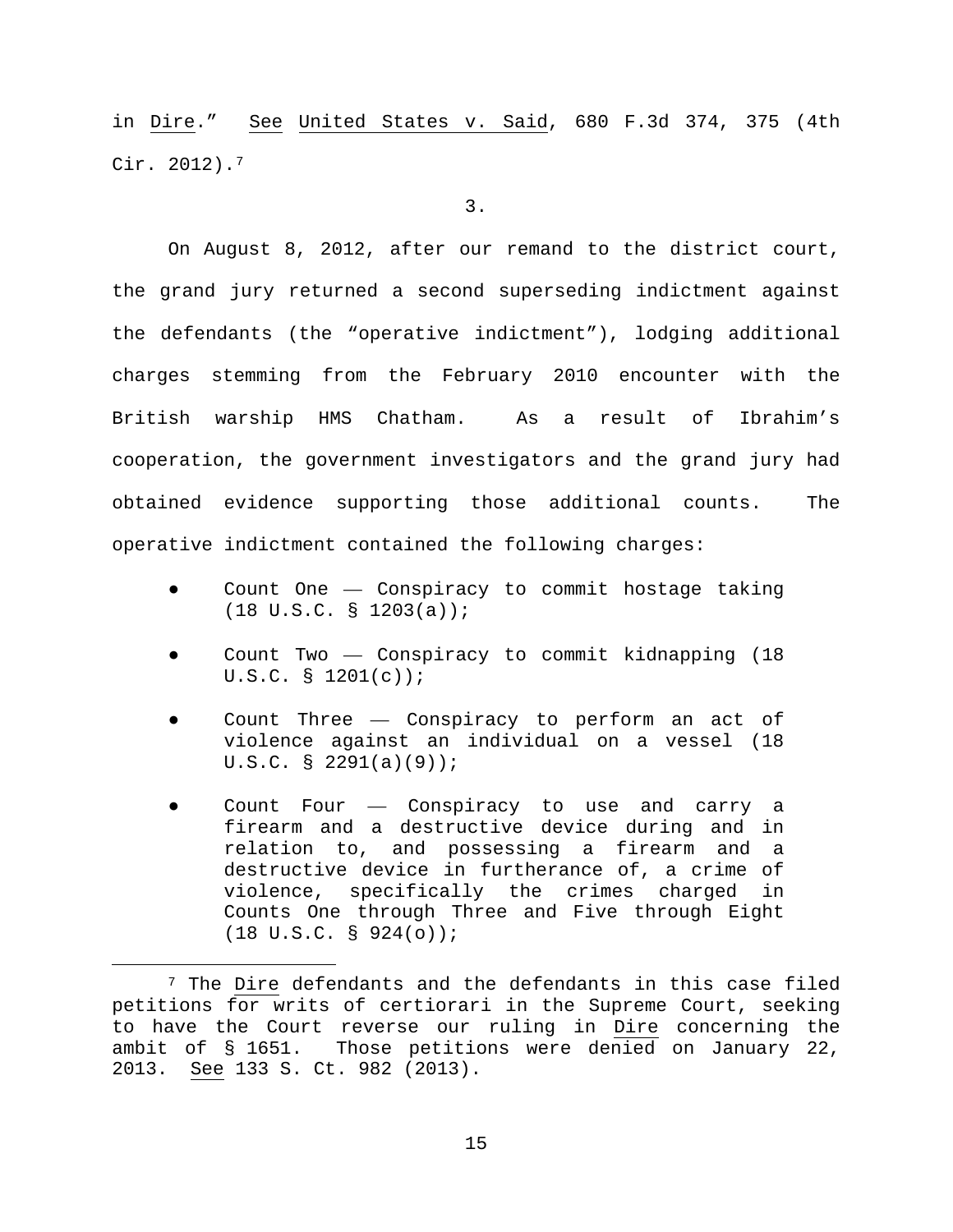- Count Five  $-$  Piracy as defined by the law of nations (18 U.S.C. § 1651);
- Count Six Attack to plunder a vessel (18 U.S.C. § 1659);
- Count Seven  $-$  Assault with a dangerous weapon on a federal officer or employee (18 U.S.C.  $$111(a)(1)$  and  $(b)$ ;
- Count Eight Performing an act of violence against an individual on a vessel (18 U.S.C. § 2291(a)(6));
- Count Nine  $-$  Using and carrying a firearm during and in relation to, and possessing a firearm in furtherance of, a crime of violence, specifically the crimes charged in Counts One through Three  $(18 \text{ U.S.C. } § 924(c)(1)(A)); and$
- Count Ten Using, carrying, and discharging a firearm during and in relation to a crime of violence, specifically the crimes charged in Counts One through Three and Five through Eight  $(18 \text{ U.S.C. } § 924(c)(1)(A)(iii)).$

Counts One through Four of the operative indictment encompass the time period in which the encounters with the HMS Chatham and the USS Ashland occurred. Counts Five through Eight, plus Ten, deal solely with the attack on the Ashland, and Count Nine relates only to the Chatham. Counts Five through Ten include allegations of aiding and abetting, pursuant to 18 U.S.C.  $§ 2(a).$ 

Defendants Said, Jama, and Cabaase were named in all ten counts of the operative indictment. Defendants Osman and Farah were named in all counts except Count Nine. Prior to trial, the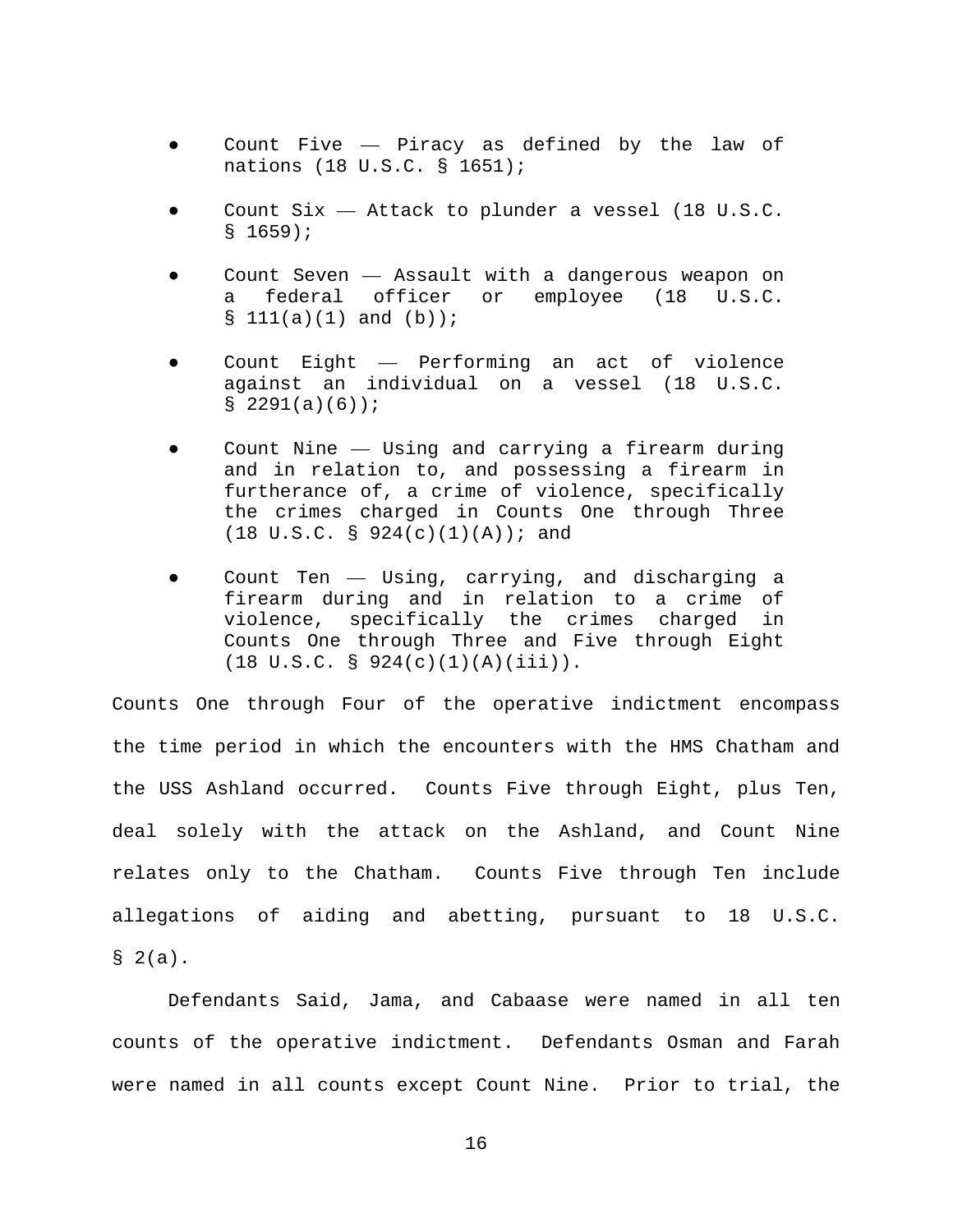defendants again moved to dismiss the § 1651 piracy charge (Count Five of the operative indictment), which the district court denied on the basis of the Dire decision.

4.

The defendants' trial began in Norfolk on February 19, 2013, and concluded on February 27, 2013. The trial featured extensive testimony from personnel aboard the USS Ashland and the HMS Chatham during their encounters in 2010 with the defendants. Ibrahim was called to the stand by the government, and the prosecutors used his testimony to establish several details underlying their case.

Ibrahim began by explaining how he became involved in piracy activities. For example, after seeing "a lot of people in [his] neighborhood making a lot of money [and] buying houses and nice cars" from acts of piracy, he decided to "jump on that, too." J.A. 360. Thus, in November 2008, Ibrahim joined a group of Somali pirates — none of whom are involved in this case — on a mission to seize merchant ships near the coast of Yemen. That group forcibly seized a Danish ship called the CEC Future, using assault weapons and a ladder. The pirates removed the Future to Somalia and held it "until [they] got a ransom" in January 2009. Id. at 363. Ibrahim was paid \$17,000 for that piracy mission.

In early 2010, Ibrahim sought out another piracy mission in order to "get more money." J.A. 365. In February 2010, he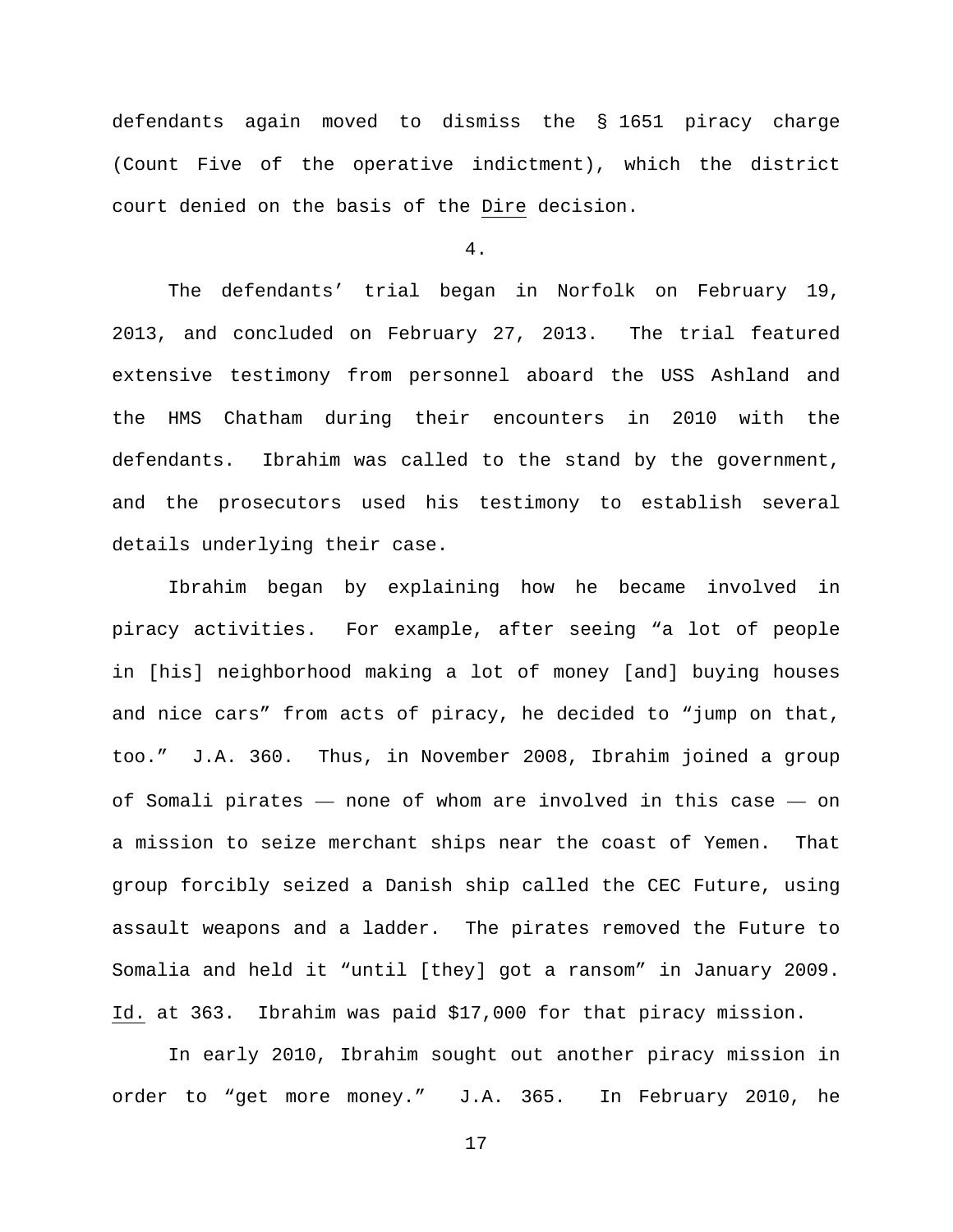joined Said, Jama, Cabaase, and three others on the mission to "seize a ship" that was thwarted by the HMS Chatham. Id. at 383. Thereafter, in April 2010, Ibrahim and the defendants set out with another plan to "seize a ship" and "make money." Id. at 403. Ibrahim described his and the defendants' subsequent attack on the USS Ashland and their apprehension by its personnel. After being indicted for the Ashland attack, Ibrahim explained, he decided to plead guilty and cooperate with the federal prosecutors, seeking a less severe sentence.[8](#page-17-0)

At the close of the prosecution's case, on February 25, 2013, the defendants moved for judgments of acquittal. The trial court denied the motions. The defendants rested without calling witnesses. The defendants objected to the court's proposed instructions on piracy under § 1651, which adopted the legal principles recognized and applied in Dire. The court overruled the defendants' objections and instructed the jury in a manner consistent with Dire. At the conclusion of the six-day trial, on February 27, 2013, the jury convicted the defendants on all counts. The defendants jointly filed a renewed motion

<span id="page-17-0"></span> <sup>8</sup> After entering his guilty pleas in this case, Ibrahim pleaded guilty in the District of Columbia to charges relating to the 2008 seizure of the CEC Future. He was subsequently sentenced in that prosecution to twenty-five years in prison, to run concurrently with his sentence here.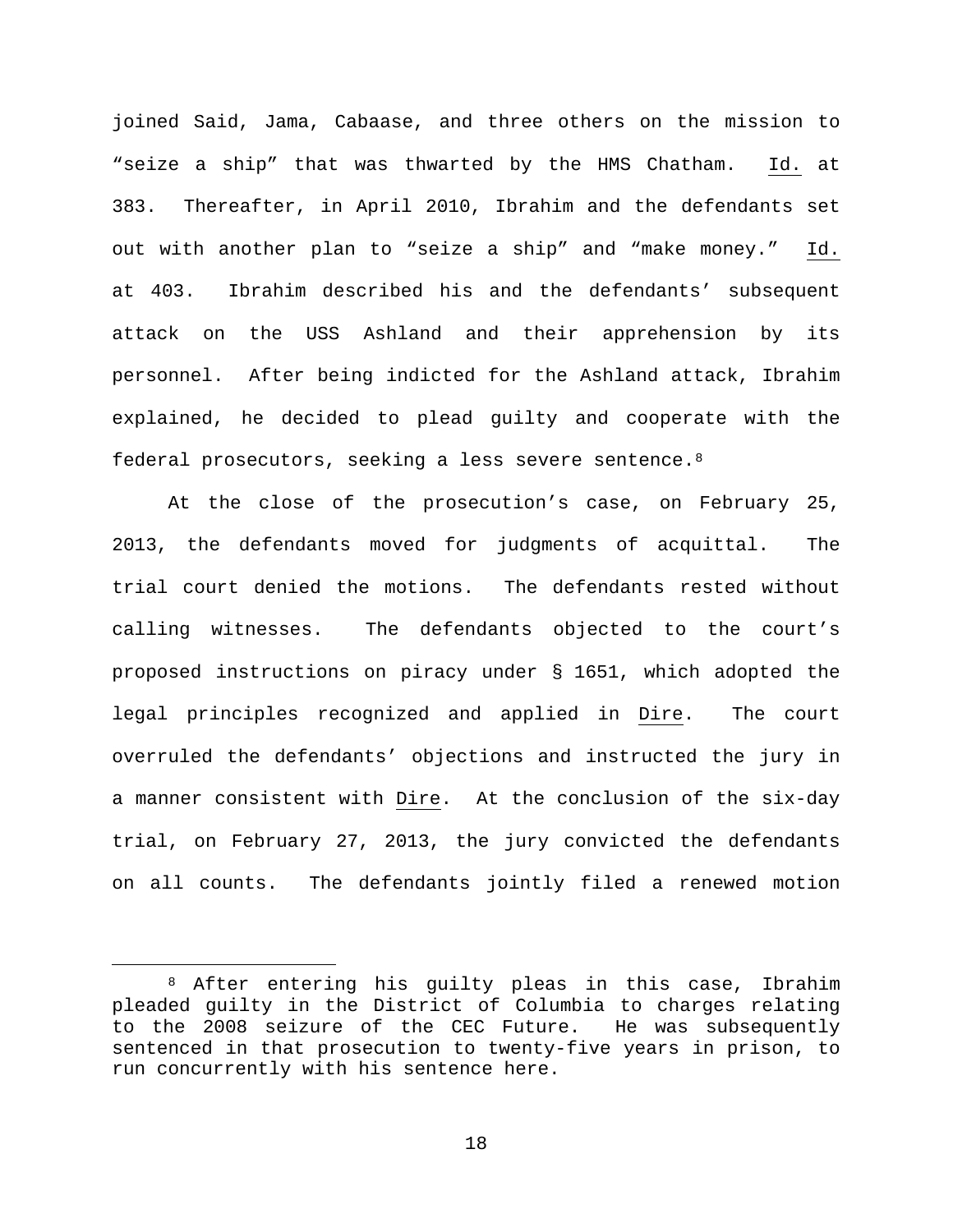for judgments of acquittal on May 13, 2013, which the court denied on August 1, 2013.

## 5.

On October 4, 2013, prior to their sentencing hearings, the defendants filed a motion to invalidate § 1651's mandatory life sentence on Eighth Amendment grounds. By its Eighth Amendment Order of February 28, 2014, the district court granted the motion.

The Eighth Amendment Order concluded that life sentences in the circumstances of this prosecution would contravene the defendants' Eighth Amendment rights. The district court began its analysis by recognizing the Supreme Court's two-prong framework for assessing as-applied Eighth Amendment challenges to non-capital sentences, as spelled out in Graham v. Florida, 560 U.S. 48 (2010). The district court explained that, under prong one, a court must "compare the gravity of the offense and the severity of the sentence," and determine "if that comparison yields 'an inference of gross disproportionality,' which should be a 'rare' result." See Eighth Amendment Order 6 (quoting Graham, 560 U.S. at 60). Upon ascertaining an inference of gross disproportionality, the court moves to prong two, which requires it to "compare the sentence with sentences received with other offenders in the same jurisdiction and with sentences imposed for the same crime in other jurisdictions." Id. "If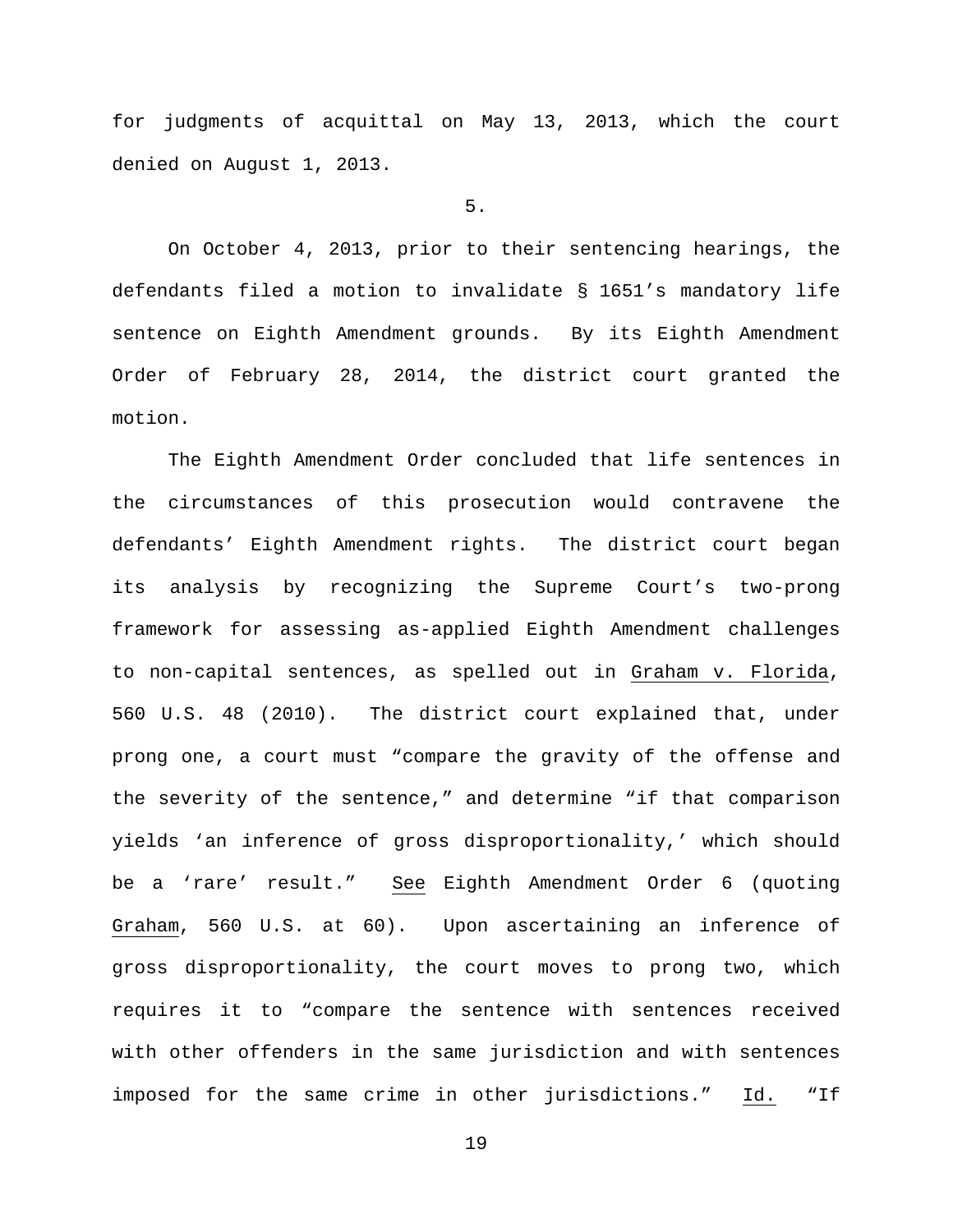that analysis confirms that the sentence is grossly disproportionate," the district court explained, "then to impose the sentence would violate the Eighth Amendment." Id.

At prong one of the Eighth Amendment analysis, the district court assessed whether an inference of gross disproportionality arose upon comparing the proposed life sentences with the gravity of the defendants' § 1651 piracy offenses. The court reasoned that, although piracy is generally a serious offense, "this was not a run-of-the-mill case of modern piracy." See Eighth Amendment Order 11. Indeed, the court explained that the defendants' offenses were more properly characterized as attempted piracy, in that "[n]o victims were caused any physical harm, and it is unclear whether there was even any property damage." Id. The court concluded that the defendants had satisfied prong one of the Eighth Amendment analysis by establishing the inference that life sentences would be grossly disproportionate to their piracy offenses. Id. at 12.

The district court then turned to prong two of the Eighth Amendment analysis, comparing the proposed life sentences with sentences imposed on other offenders in the same jurisdiction and with sentences imposed for piracy in other jurisdictions. The court observed that, with the exception of statutes punishing recidivist offenders, almost all of the "federal criminal statutes carrying a mandatory minimum life sentence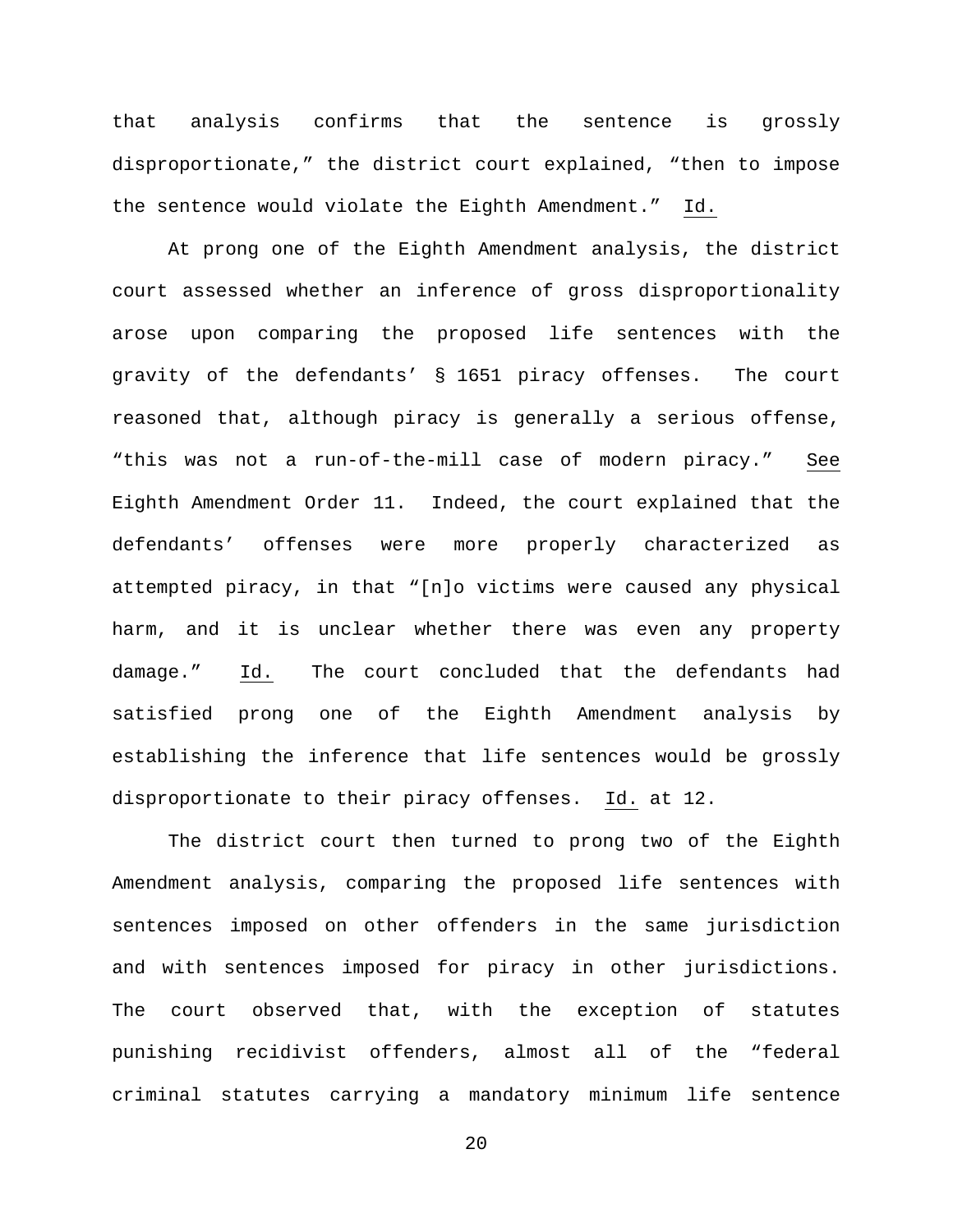. . . involve the death of another person." See Eighth Amendment Order 13. The court also perceived that imposing "a life sentence for the conduct in this case [would be] unique internationally," on the premise that the "global average sentence for piracy is just over 14 years." Id. at 16. Accordingly, the court concluded that the "statutorily-mandated sentence violates the Eighth Amendment and cannot be imposed." Id.

By its Eighth Amendment Order, the district court directed the parties to submit supplemental briefing on the appropriate sentences for the defendants' piracy convictions, in view of the court's invalidation of the mandatory life sentence. In his supplemental brief, the United States Attorney urged the court to impose a life sentence on each of the defendants, asserting that such sentences were legally mandated. The defendants, by contrast, made recommendations of various non-life sentences.

The defendants' sentencing hearings were conducted on May 14 and 15, 2014. Said was sentenced to an aggregate of 500 months (140 months for his § 1651 piracy offense), Jama to 500 months (140 months for piracy), Cabaase to 510 months (150 months for piracy), Osman to 360 months (240 months for piracy), and Farah to 384 months (264 months for piracy). The government and the defendants timely noted their respective appeals, and we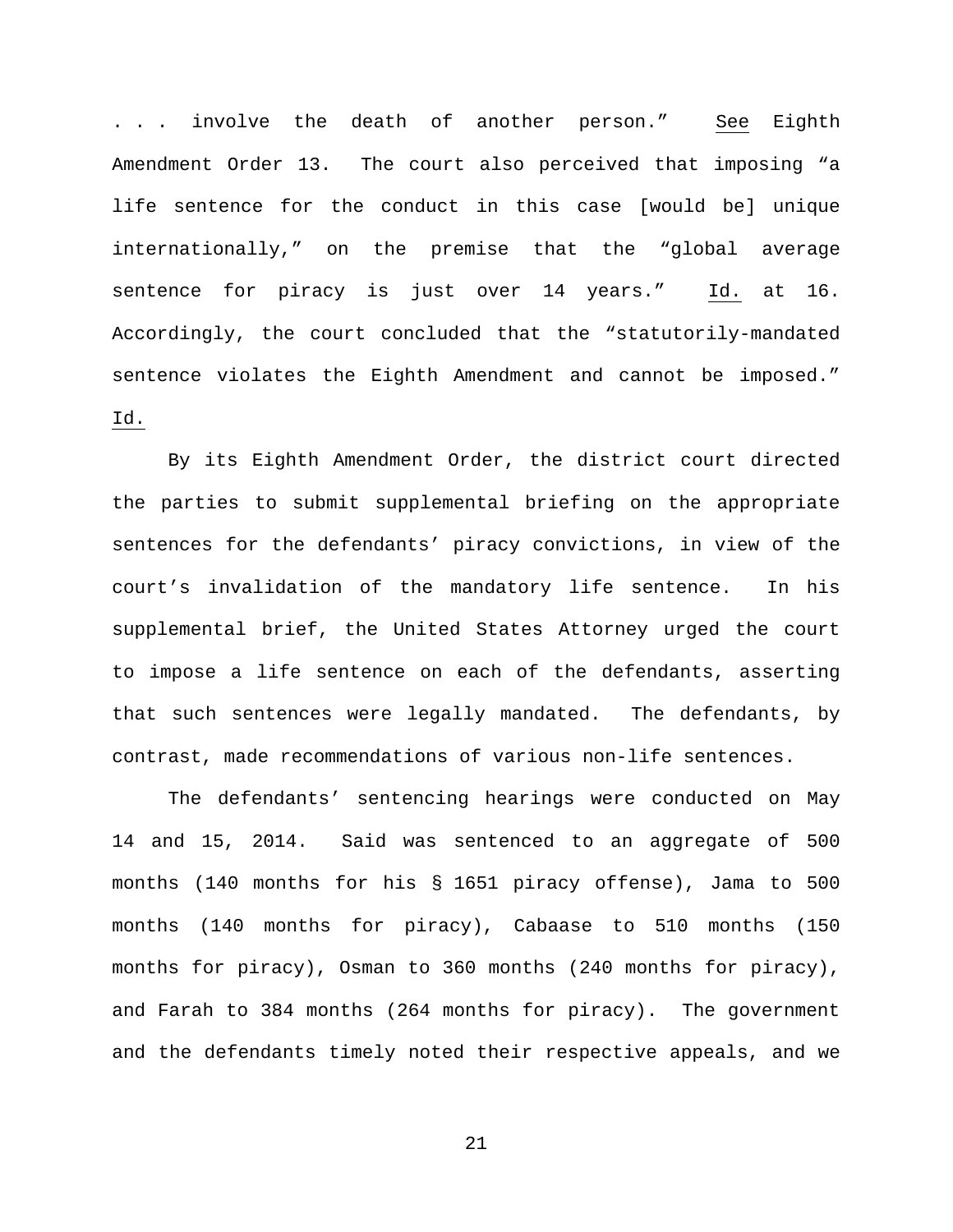possess jurisdiction pursuant to 28 U.S.C. § 1291 and 18 U.S.C.  $$3742(b).$ 

### II.

Although the defendants are cross-appellants in these proceedings, we will review their contentions in the first instance, as our dispositions of their appeals could render moot the government's challenge to the defendants' non-life sentences for their 18 U.S.C. § 1651 piracy offenses. By their appeals, the defendants contend that the district court erred in denying their motion to dismiss the piracy charge and in instructing the jury on the elements of piracy under § 1651. The defendants also maintain that the court erroneously denied their motions for judgments of acquittal, arguing that the evidence was insufficient to prove piracy and certain other offenses.

#### A.

In contending that the district court erred with respect to the § 1651 piracy offense by declining to dismiss that charge and by erroneously instructing the jury, the defendants contest the court's reliance on United States v. Dire, 680 F.3d 446 (4th Cir. 2012). We review de novo a district court's denial of a motion to dismiss an indictment where the denial depends solely on questions of law. See United States v. Hatcher, 560 F.3d 222, 224 (4th Cir. 2009). We also review de novo the claim that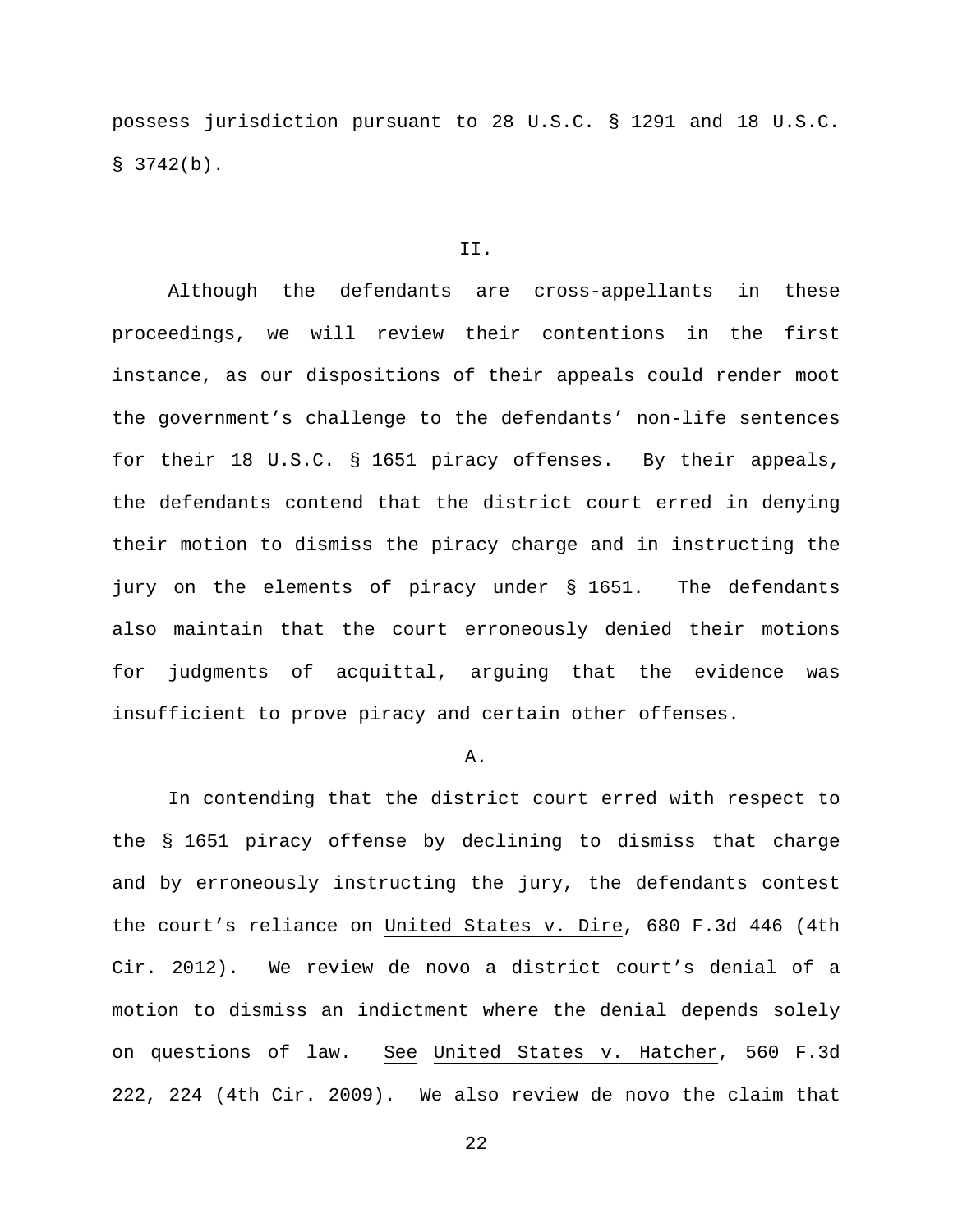a jury instruction failed to correctly state the applicable law. See United States v. Jefferson, 674 F.3d 332, 351 (4th Cir. 2012).

The defendants again advance the contention — considered and rejected in Dire — that the definition of piracy under § 1651 is limited to robbery at sea. Nevertheless, the defendants concede that we are obliged to adhere to Dire, as one panel of this Court is not entitled to overrule another panel. See McMellon v. United States, 387 F.3d 329, 333-34 (4th Cir. 2004) (en banc). Furthermore, the defendants do not dispute that the district court faithfully applied the Dire principles. We thus have no trouble concluding that the court did not err in declining to dismiss the piracy charge or in instructing the jury on the elements of the § 1651 offense.<sup>[9](#page-22-0)</sup>

B.

Turning to the evidentiary issues, each defendant challenges the sufficiency of the evidence as to the § 1651 piracy offense. Additionally, the defendants, except for Said, challenge the sufficiency of the evidence on the offenses

<span id="page-22-0"></span> <sup>9</sup> Notably, we are not alone in our interpretation of § 1651. Other courts, including two courts of appeals, have adopted the definition of piracy announced in Dire. See United States v. Ali, 718 F.3d 929, 936-37 (D.C. Cir. 2013); Inst. of Cetacean Research v. Sea Shepherd Conservation Soc'y, 725 F.3d 940, 943 (9th Cir. 2013).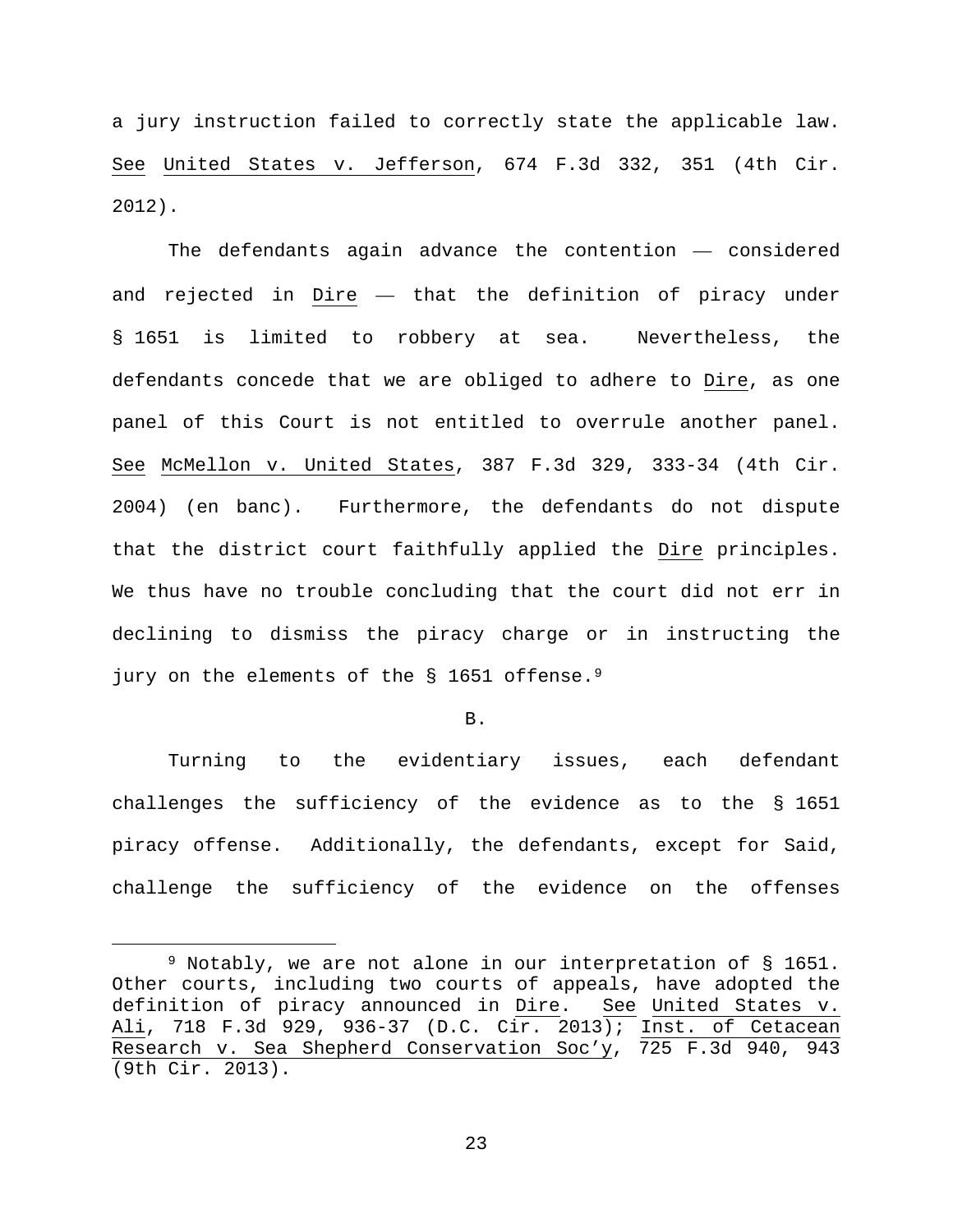charged in Count One (conspiracy to commit hostage taking), Count Two (conspiracy to commit kidnapping), and Count Three (conspiracy to perform an act of violence against an individual on a vessel). Because Counts One through Three served as the predicate offenses for Count Nine (using and carrying a firearm during and in relation to, and possessing a firearm in furtherance of, a crime of violence), defendants Jama and Cabaase also seek vacatur of their Count Nine convictions.[10](#page-23-0)

We review de novo a trial court's denial of a motion for judgment of acquittal. See United States v. Reed, 780 F.3d 260, 269 (4th Cir. 2015). In reviewing evidence sufficiency contentions, we are obliged to "view the evidence in the light most favorable to the government and sustain the jury's verdict if any rational trier of fact could have found the essential elements of the crime charged beyond a reasonable doubt." United States v. Barefoot, 754 F.3d 226, 233 (4th Cir. 2014) (emphasis and internal quotation marks omitted). A defendant

<span id="page-23-0"></span><sup>10</sup> None of the defendants challenge their convictions of the offenses charged in Count Four (conspiracy to use and carry a firearm and a destructive device during and in relation to, and possessing a firearm and a destructive device in furtherance of, a crime of violence); Count Six (attack to plunder a vessel); Count Seven (assault with a dangerous weapon on a federal officer or employee); Count Eight (performing an act of violence against an individual on a vessel); and Count Ten (using, carrying, and discharging a firearm during and in relation to a crime of violence).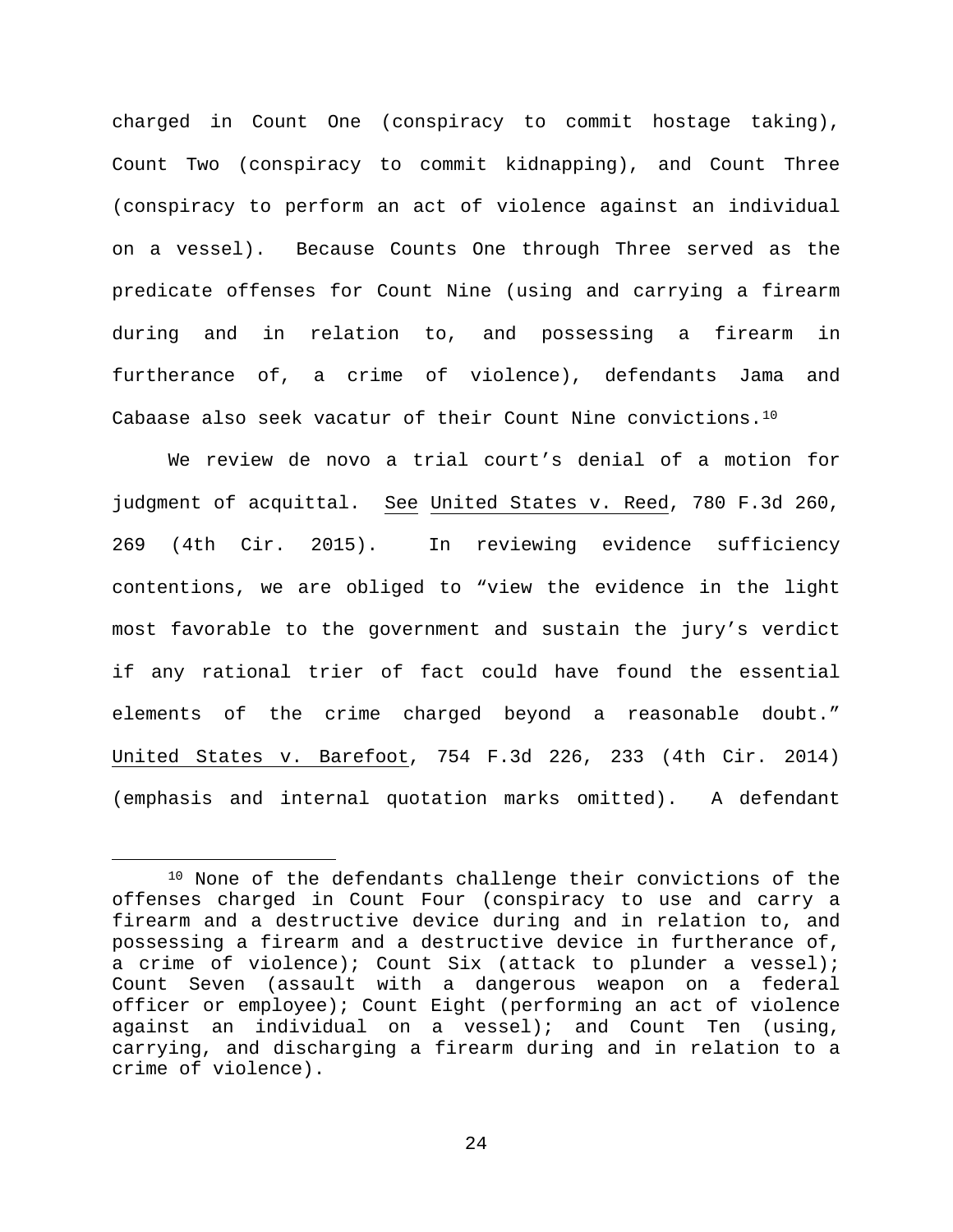challenging the sufficiency of the evidence faces a heavy burden, as "[r]eversal for insufficient evidence is reserved for the rare case where the prosecution's failure is clear." United States v. Ashley, 606 F.3d 135, 138 (4th Cir. 2010) (internal quotation marks omitted).

### 1.

The defendants first challenge the sufficiency of the evidence on the § 1651 offense, which relates solely to their attack on the USS Ashland. In support of their sufficiency contention, the defendants reiterate the argument that piracy requires a robbery at sea. As we have explained, however, their position is foreclosed by Dire.

Furthermore, the government presented sufficient evidence to prove that the defendants' conduct constituted piracy under the Dire principles. The evidence established, inter alia, the following:

- The defendants set out from Somalia in their skiff with the intent to seize a merchant ship and tools to do so, including a hooked ladder, three AK-47s, and an RPG;
- Seeking to capture the USS Ashland in international waters, Cabaase fired multiple AK-47 rounds at the Ashland from the skiff. See Dire, 680 F.3d at 465 (explaining that piracy includes "(A)(1) any illegal act of violence . . . ; (2) committed for private ends; (3) on the high seas  $\ldots$  ; (4) by the crew or the passengers of a private ship; (5) and directed against another ship, or against persons or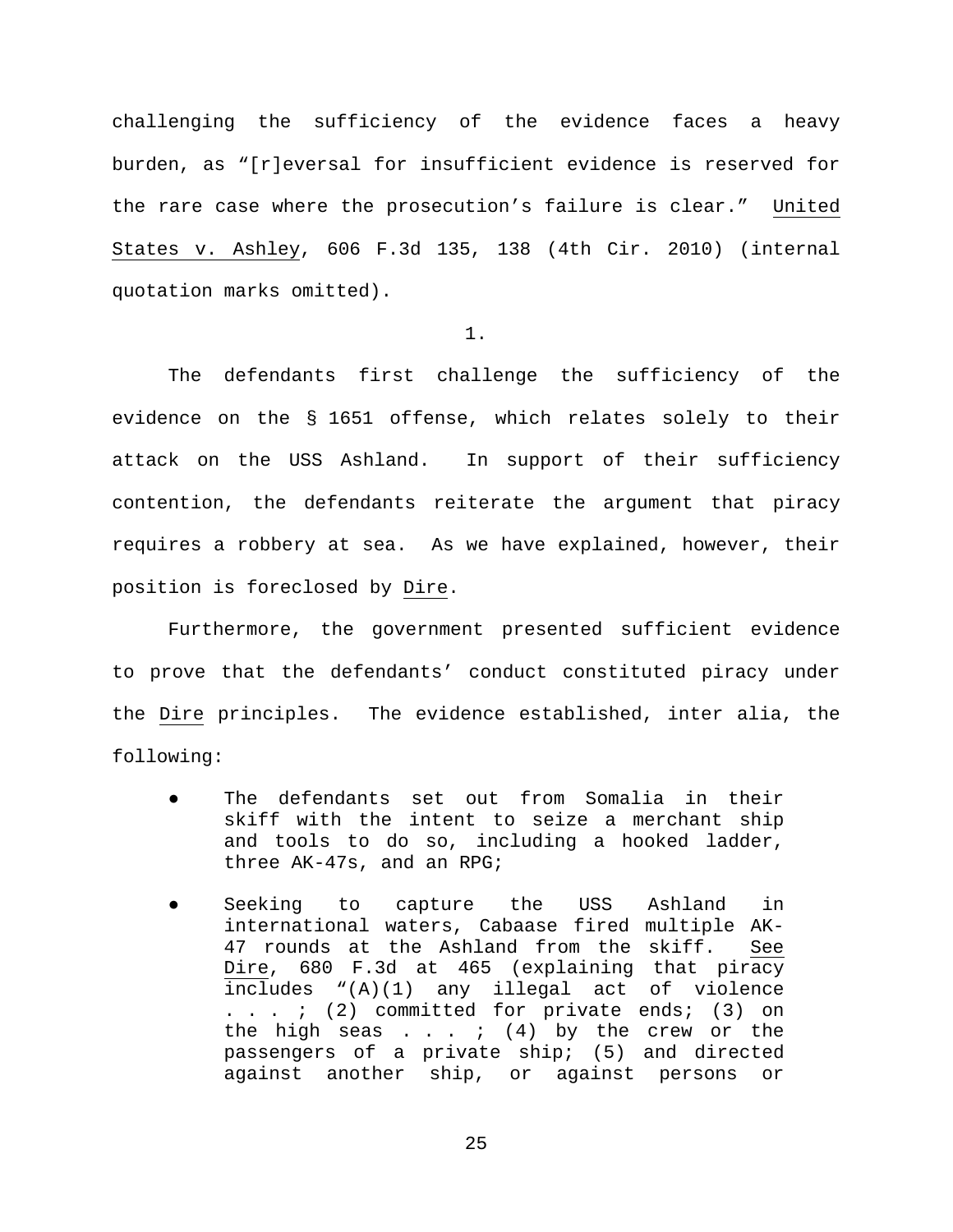property on board such ship" (alterations and internal quotation marks omitted));

- Farah drove the skiff as the defendants hunted a ship to seize and then targeted the Ashland. See id. (further defining piracy as "(B)(1) any act of voluntary participation in the operation of a ship; (2) with knowledge of the facts making it a pirate ship" (alterations and internal quotation marks omitted); and
- Osman, along with Cabaase, had supplied two of the weapons, and Jama and Said, a leader and next in command for the mission, carried an RPG and an AK-47 during the Ashland attack. See id. (lastly defining piracy as "(C)(1) any act of inciting or of intentionally facilitating (2) an act described in subparagraph (A) or (B) (internal quotation marks omitted)); see also United States v. Shibin, 722 F.3d 233, 240 (4th Cir. 2013) (recognizing "that the facilitating conduct of [subparagraph (C)] is 'functionally equivalent' to aiding and abetting criminal conduct, as proscribed by 18 U.S.C. § 2").

Accordingly, we are well satisfied that, on the evidence presented, a reasonable jury was entitled to conclude beyond a reasonable doubt that each of the defendants committed the § 1651 piracy offense.

2.

Next, defendants Jama, Cabaase, Osman, and Farah challenge the sufficiency of the evidence on the conspiracy offenses charged in Counts One through Three, encompassing the time period in which the encounters with the HMS Chatham and the USS Ashland occurred. As for Counts One and Two, the operative indictment alleged that the defendants conspired to commit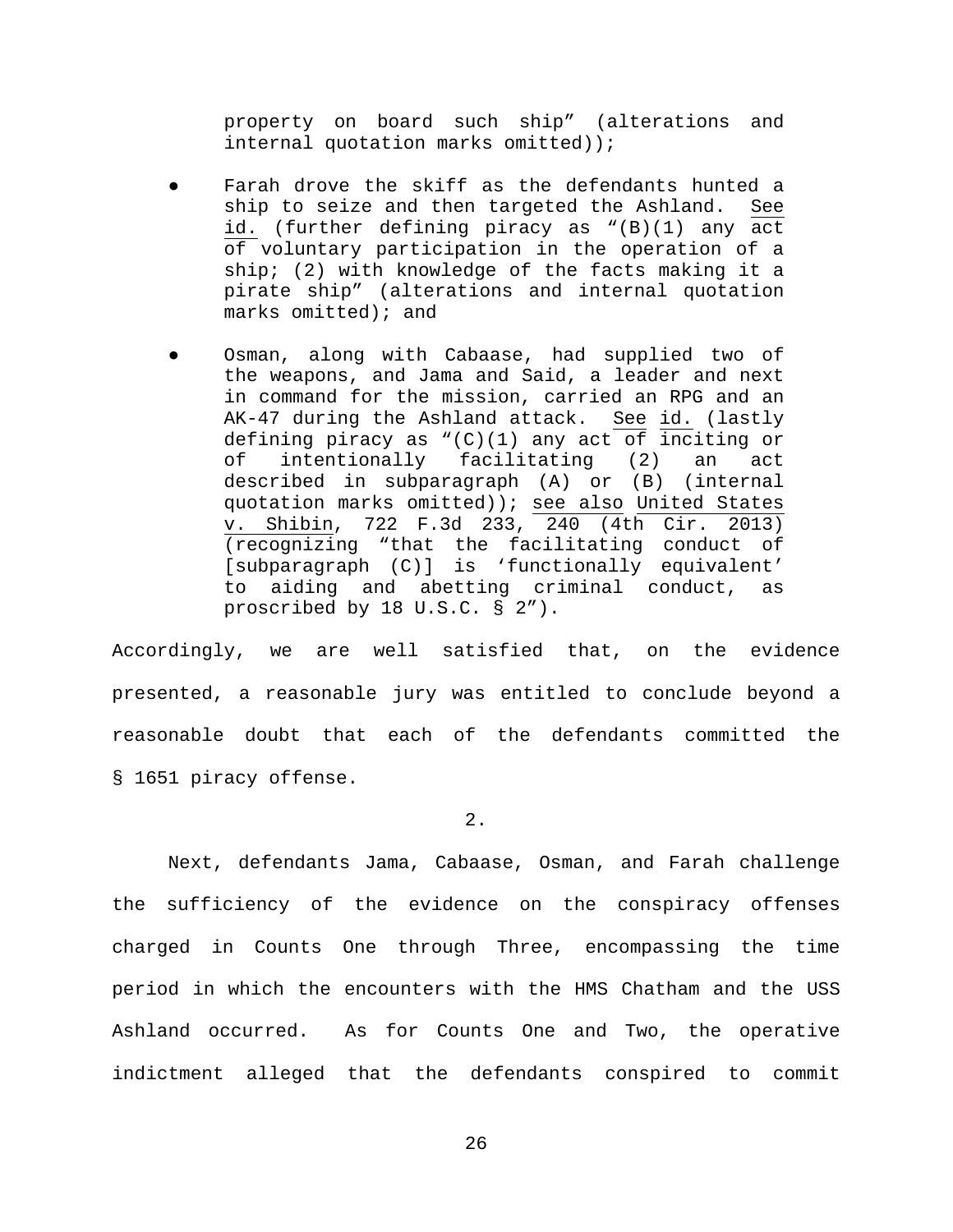hostage taking and kidnapping, in that they went to sea with the intent to hijack a ship and hold the vessel and its crew for ransom. See 18 U.S.C. § 1203(a) (proscribing conspiracy to commit hostage taking); id. § 1201(c) (same for conspiracy to commit kidnapping). These four defendants contend that there was insufficient evidence to prove that they conspired to kidnap or hold any person hostage for ransom. They assert that the evidence showed merely that they intended to seize a ship to make money.

Upon seizing a ship, however, the defendants would have had to either detain the crew members and personnel on board or throw them off the vessel. A reasonable jury could conclude that the defendants intended to pursue the former option — that is, detain the crew and other personnel — given that their shared goal was to "make money," and that they could do so by ransoming captives. See, e.g., J.A. 403 (Ibrahim's testimony that the defendants' mutual objective at the time of the USS Ashland attack was "[t]o seize a ship so we can make money"). That evidence, illustrating the defendants' thirst for funds, was sufficient to prove that the defendants conspired to profit by kidnapping and holding crew members and personnel hostage in exchange for ransom. Tellingly, there was no commonsense alternative offered to the jury. Although these defendants now contend that they might have intended to make money by, for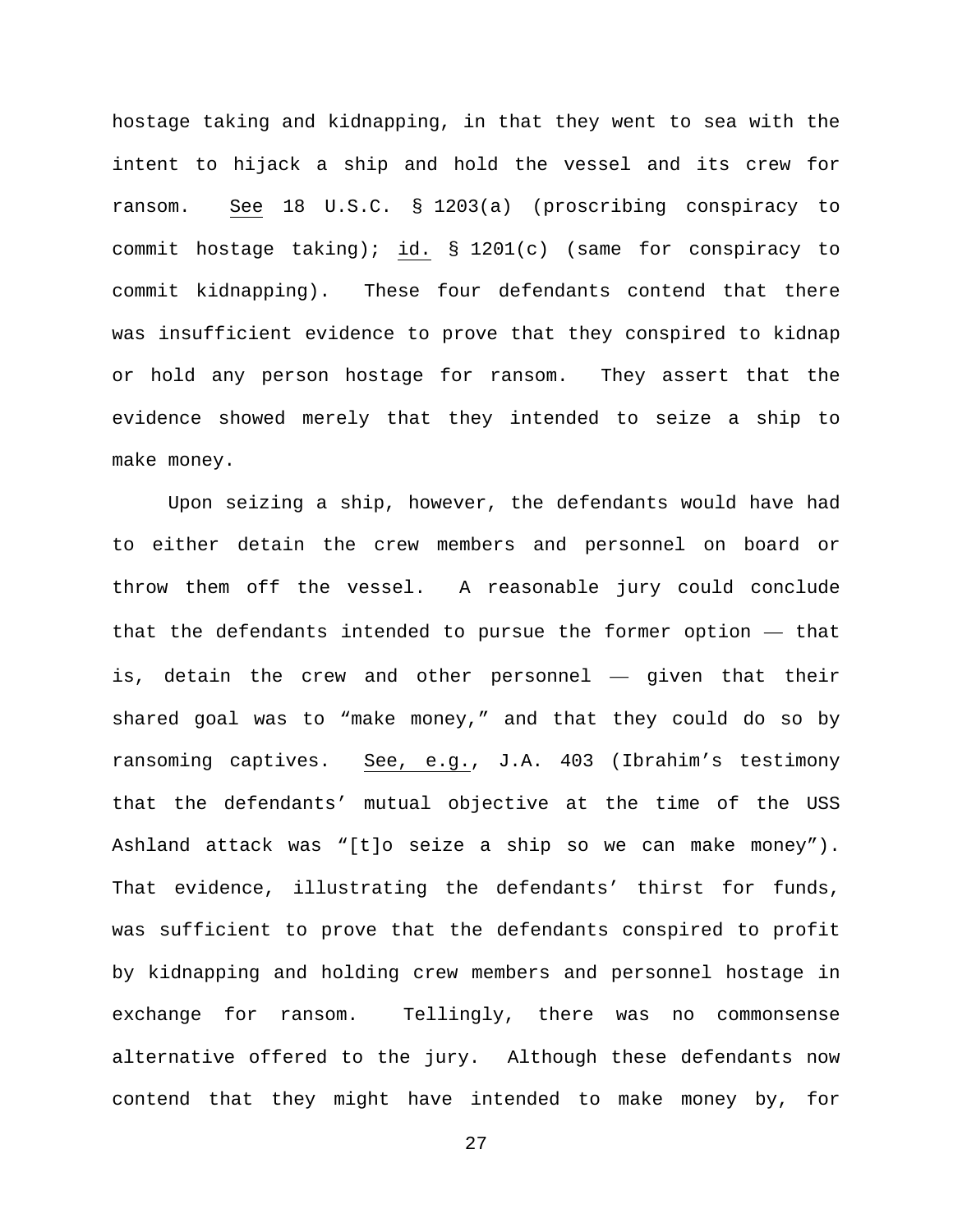example, selling the seized ship, they did not argue such a theory, or present any evidence supporting it, at trial. Indeed, the defense focused on convincing the jury that the defendants were smugglers rather than pirates.

Turning to Count Three, the operative indictment alleged that the defendants conspired to perform an act of violence against an individual on a vessel, and that such act of violence was likely to endanger the safety of those on board. See 18 U.S.C. § 2291(a)(9) (criminalizing conspiracy to "do anything prohibited under paragraphs (1) through (8)," including performing act of violence against individual on vessel, as proscribed by paragraph (6)). Jama, Cabaase, Osman, and Farah contend that their mere intent to seize a ship does not also prove an intention to perform an act of violence against the ship's crew or other personnel. Rather, according to these defendants, "[o]ne might seize a vessel by surprise or acquiescence." See Br. of Cross-Appellants 59.

The trial evidence, however, was more than sufficient to prove that, at the time of the encounters with the HMS Chatham and the USS Ashland, the defendants were equipped and ready to commit violence against individuals on board in furtherance of their goal of seizing a ship. During the Ashland attack, they carried an RPG and three AK-47s — two provided by Cabaase and Osman — in their small, open skiff. While Farah drove the skiff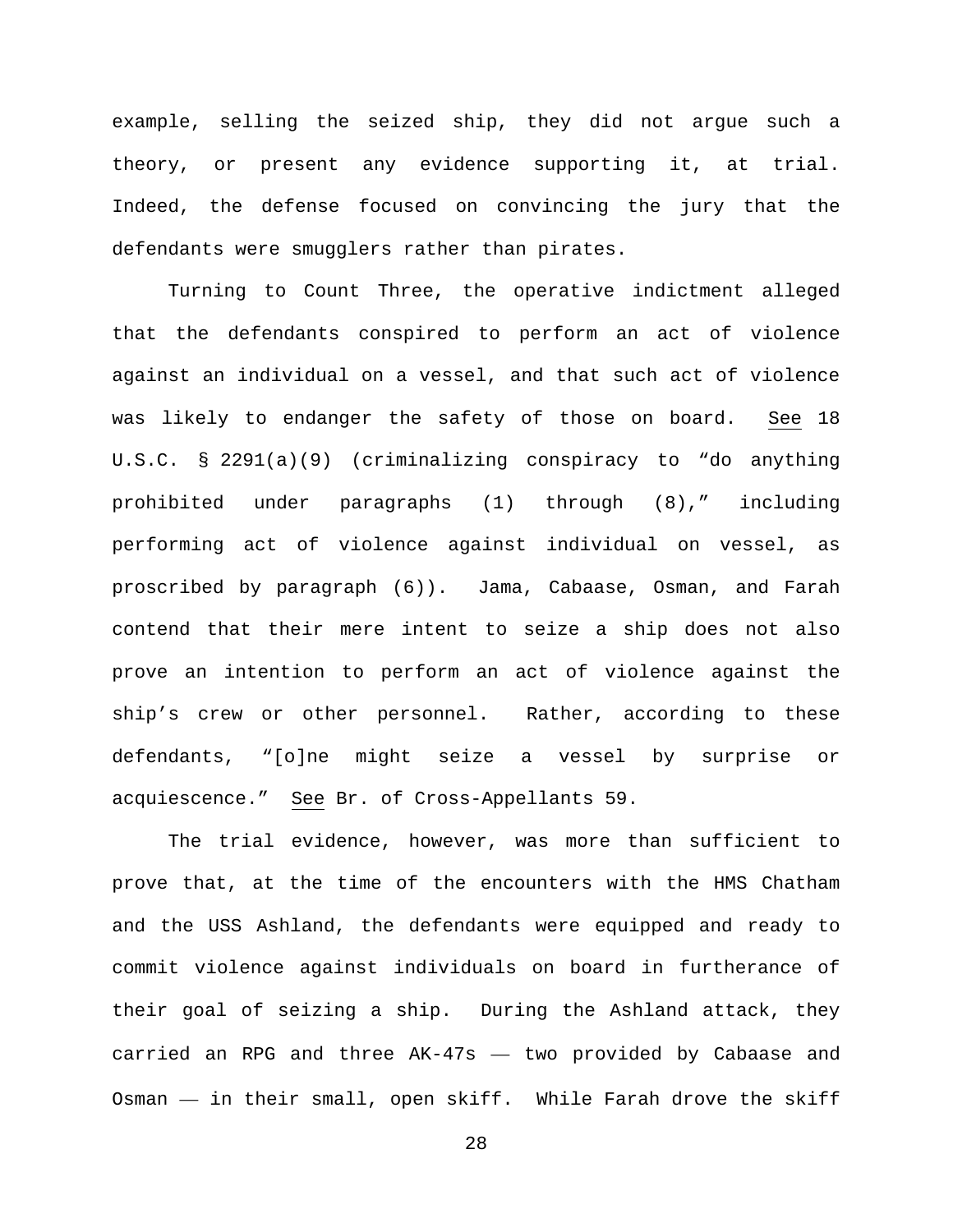into position, Jama attempted to load the RPG, and Cabaase fired multiple rounds from his AK-47 at the Ashland in order "to capture the ship." See J.A. 444. From that evidence, a reasonable jury could conclude that these defendants conspired to perform an act of violence against an individual on a vessel, as part of their plan to forcibly seize a ship.

In these circumstances, the guilty verdicts on Count Three, as well as Counts One and Two, were adequately supported by the evidence. Because we therefore must affirm the convictions of Jama, Cabaase, Osman, and Farah on Counts One through Three, we also uphold Jama's and Cabaase's convictions on Count Nine.

### III.

Having resolved each defendant's appeal against him, we turn to the government's appeal from the district court's Eighth Amendment Order. The government contends that the court erroneously determined that 18 U.S.C. § 1651's mandatory life sentence, as applied to the defendants, contravenes the Eighth Amendment's prohibition against cruel and unusual punishment. The defendants, by contrast, maintain that the court properly imposed non-life sentences for their piracy offenses. We review de novo the question of whether a sentence runs afoul of the Eighth Amendment. See United States v. Cobler, 748 F.3d 570, 574 (4th Cir. 2014).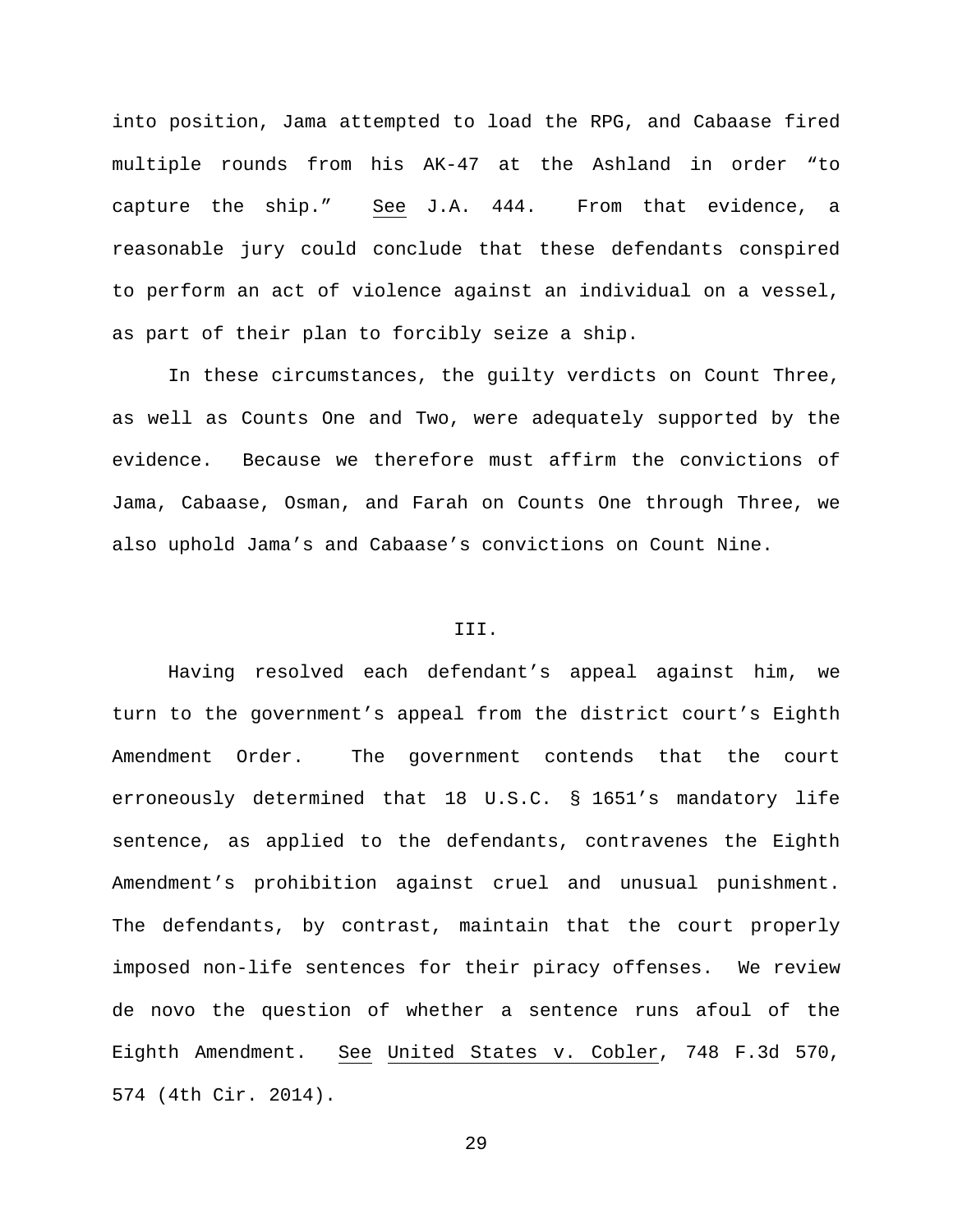We begin our consideration of the government's appeal by identifying the controlling legal framework. The Eighth Amendment provides that "[e]xcessive bail shall not be required, nor excessive fines imposed, nor cruel and unusual punishments inflicted." U.S. Const. amend. VIII. In deciding whether a punishment is cruel and unusual, we must examine the "evolving standards of decency that mark the progress of a maturing society." Graham v. Florida, 560 U.S. 48, 58 (2010) (internal quotation marks omitted). A punishment is cruel and unusual not only when it is "inherently barbaric," but also when it is "disproportionate to the crime." Id. at 59. Indeed, "[t]he concept of proportionality is central to the Eighth Amendment." Id.

Here, the defendants pursued as-applied challenges to § 1651's mandatory life sentence. See Cobler, 748 F.3d at 575 ("Under an as-applied challenge, a defendant contests the length of a certain [non-capital] sentence as being disproportionate given all the circumstances in a particular case." (internal quotation marks omitted)). As the district court recognized in its Eighth Amendment Order, the Supreme Court has adopted a twoprong test for assessing an as-applied challenge to the proportionality of a sentence. Under prong one, a court must determine whether a threshold comparison of "the gravity of the

A.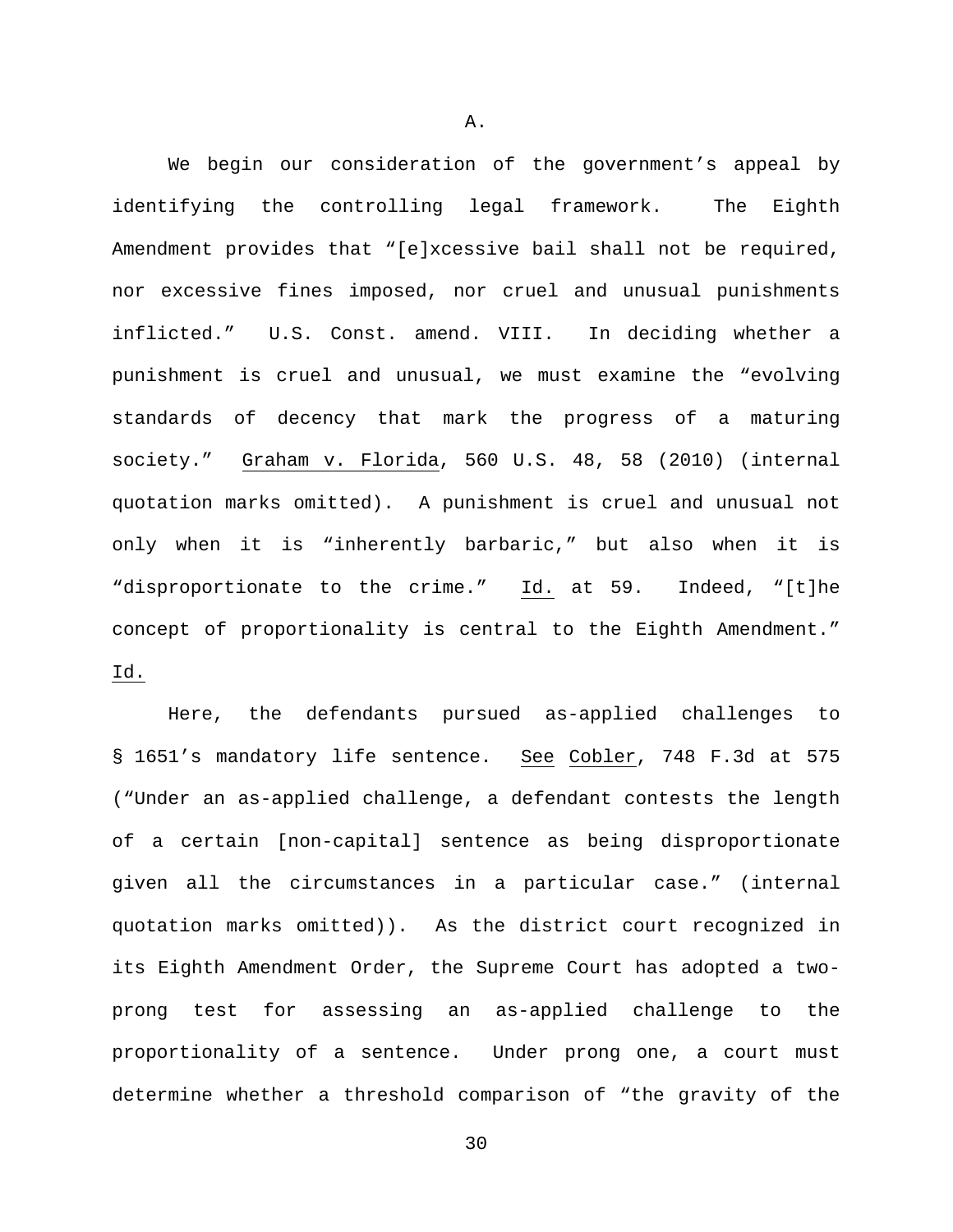offense and the severity of the sentence" produces "an inference of gross disproportionality." See Graham, 560 U.S. at 60 (internal quotation marks omitted) (relying on principles set forth in Solem v. Helm, 463 U.S. 277 (1983)). If prong one is satisfied, the court moves to an analysis of prong two. Under that prong, the court must "compare the defendant's sentence with the sentences received by other offenders in the same jurisdiction and with the sentences imposed for the same crime in other jurisdictions." Id. If that comparison "validates an initial judgment that the sentence is grossly disproportionate, the sentence is cruel and unusual." Id. (alterations and internal quotation marks omitted).

The Supreme Court has on one occasion — in its Solem decision of 1983 — identified a non-capital sentence as being grossly disproportionate. There, the recidivist defendant (Helm) was sentenced to life without parole for uttering a \$100 bad check. The Court observed that the matter involved "one of the most passive felonies a person could commit," in that the offense "involved neither violence nor threat of violence to any person"; Helm's prior offenses "were all relatively minor"; and life imprisonment was "the most severe punishment that the State could have imposed on any criminal for any crime." See Solem, 463 U.S. at 296-97 (internal quotation marks omitted). The Court further determined that "Helm has been treated in the same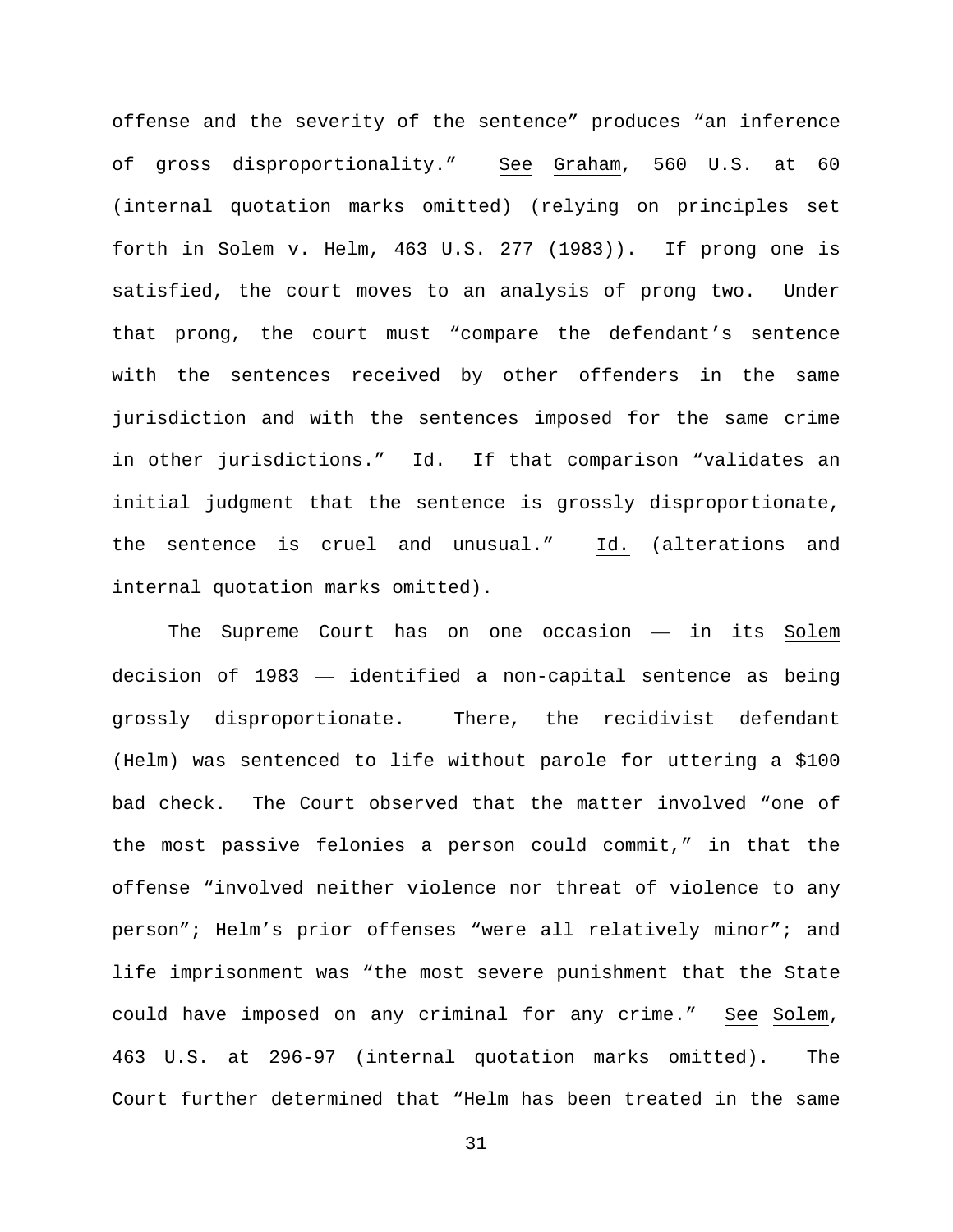manner as, or more severely than, criminals [in the same jurisdiction] who have committed far more serious crimes," and that "Helm was treated more severely than he would have been in any other State" except possibly one. See id. at 299-300. In those circumstances, the Court concluded that Helm's life sentence was "significantly disproportionate to his crime" and "therefore prohibited by the Eighth Amendment." Id. at 303. The Solem decision emphasized, however, that "outside the context of capital punishment, successful challenges to the proportionality of particular sentences will be exceedingly rare." Id. at 289-90 (alteration, emphasis, and internal quotation marks omitted).

Since Solem was decided, not a single "defendant before the Supreme Court has been successful in establishing even a threshold inference of gross disproportionality" in a noncapital case. See Cobler, 748 F.3d at 576. For example, in Harmelin v. Michigan, 501 U.S. 957 (1991), the Court rejected an as-applied Eighth Amendment challenge to a mandatory life sentence in a cocaine possession case. Justice Kennedy distinguished the "passive" check fraud crime in Solem from the "pernicious" drug offense at issue in Harmelin, observing that the latter crime "threatened to cause grave harm to society." See Harmelin, 501 U.S. at 1002 (Kennedy, J., concurring in part and concurring in the judgment) (internal quotation marks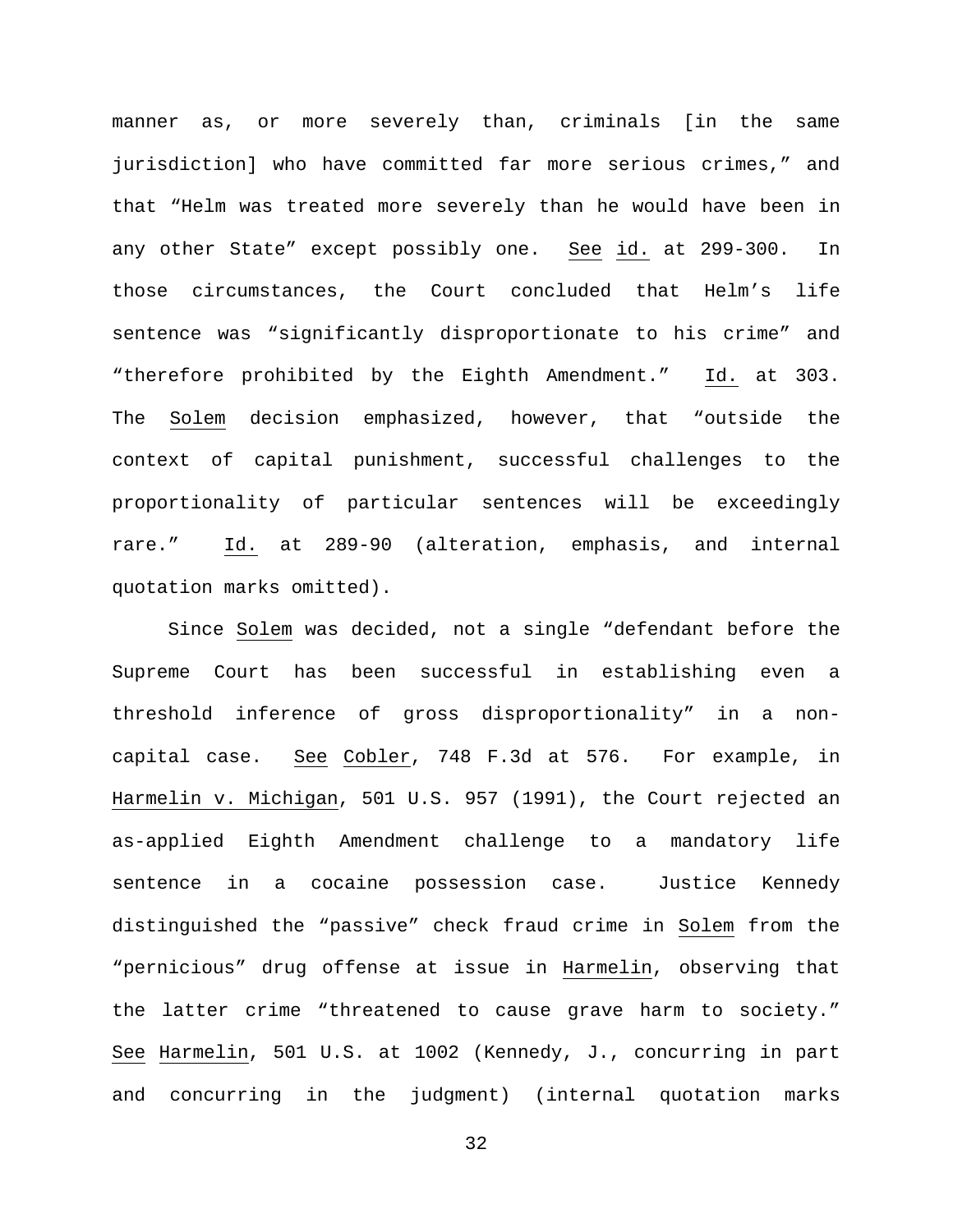omitted).[11](#page-32-0) In rejecting Harmelin's Eighth Amendment challenge, Justice Kennedy also stressed the proposition that courts should give "substantial deference" to legislatures in determining the severity of punishments. See id. at 998-99 (internal quotation marks omitted).

The Supreme Court has more recently rejected an as-applied Eighth Amendment challenge for lack of an inference of gross disproportionality in Ewing v. California, 538 U.S. 11 (2003). Ewing received a sentence of twenty-five years to life under California's "three strikes" law for stealing \$1,200 worth of golf clubs. Distinguishing his crime from that in Solem, the Court observed that the theft offense "was certainly not one of the most passive felonies a person could commit." See Ewing, 538 U.S. at 28 (internal quotation marks omitted). The Court then explained that, although Ewing's sentence was "a long one[,] . . . it reflect[ed] a rational legislative judgment,

<span id="page-32-0"></span><sup>11</sup> Although a majority failed to coalesce in Harmelin concerning the scope of the Eighth Amendment's proportionality guarantee, Justice Kennedy's opinion, which was joined by two of his colleagues, has been recognized by the Supreme Court as the controlling decision on that issue. See Graham, 560 U.S. at 59- 60. It is thereby established that "the Eighth Amendment contains a 'narrow proportionality principle,' that 'does not require strict proportionality between crime and sentence' but rather 'forbids only extreme sentences that are "grossly disproportionate" to the crime.'" Id. (quoting Harmelin, 501 U.S. at 997, 1000-01 (Kennedy, J., concurring in part and concurring in the judgment)).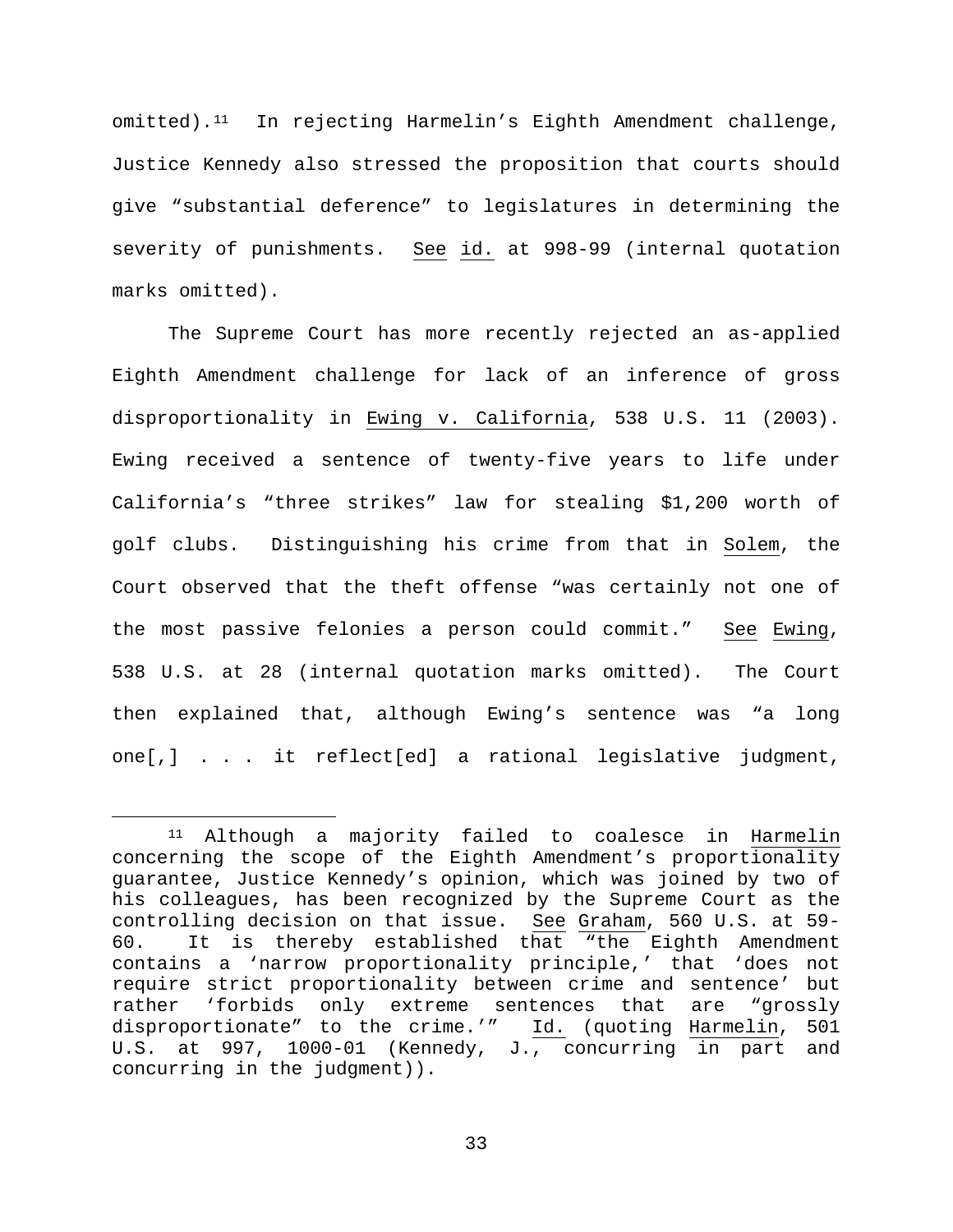entitled to deference, that offenders who have committed serious or violent felonies and who continue to commit felonies must be incapacitated." Id. at 30.

By our subsequent Cobler decision, we upheld a 120-year sentence imposed on a defendant who not only "possess[ed] large quantities of child pornography that he downloaded and shared on the Internet," but "also created depictions of his own sexual exploitation, molestation, and abuse of a four-year-old child." See 748 F.3d at 580. Applying the Supreme Court's two-prong test for an as-applied Eighth Amendment challenge, Cobler failed at prong one. We explained:

Given the shocking and vile conduct underlying these criminal convictions, we hold that Cobler has failed to substantiate the required threshold inference of gross disproportionality. Even assuming, without deciding, that Cobler's 120-year term of imprisonment is functionally equivalent to a sentence of life imprisonment without the possibility of parole, we conclude that Cobler's multiple child pornography crimes are at least as grave as the drug offense in Harmelin, which the Supreme Court deemed sufficiently egregious to justify a similar sentence.

Id. (footnote omitted). Judge Keenan emphasized the rarity of cases in which an inference of gross disproportionality may be drawn, noting the singularity of the Supreme Court's Solem decision and distinguishing the check fraud offense there from the crimes perpetrated by Cobler. See id. ("Far from being 'one of the most passive felonies a person could commit,' Cobler's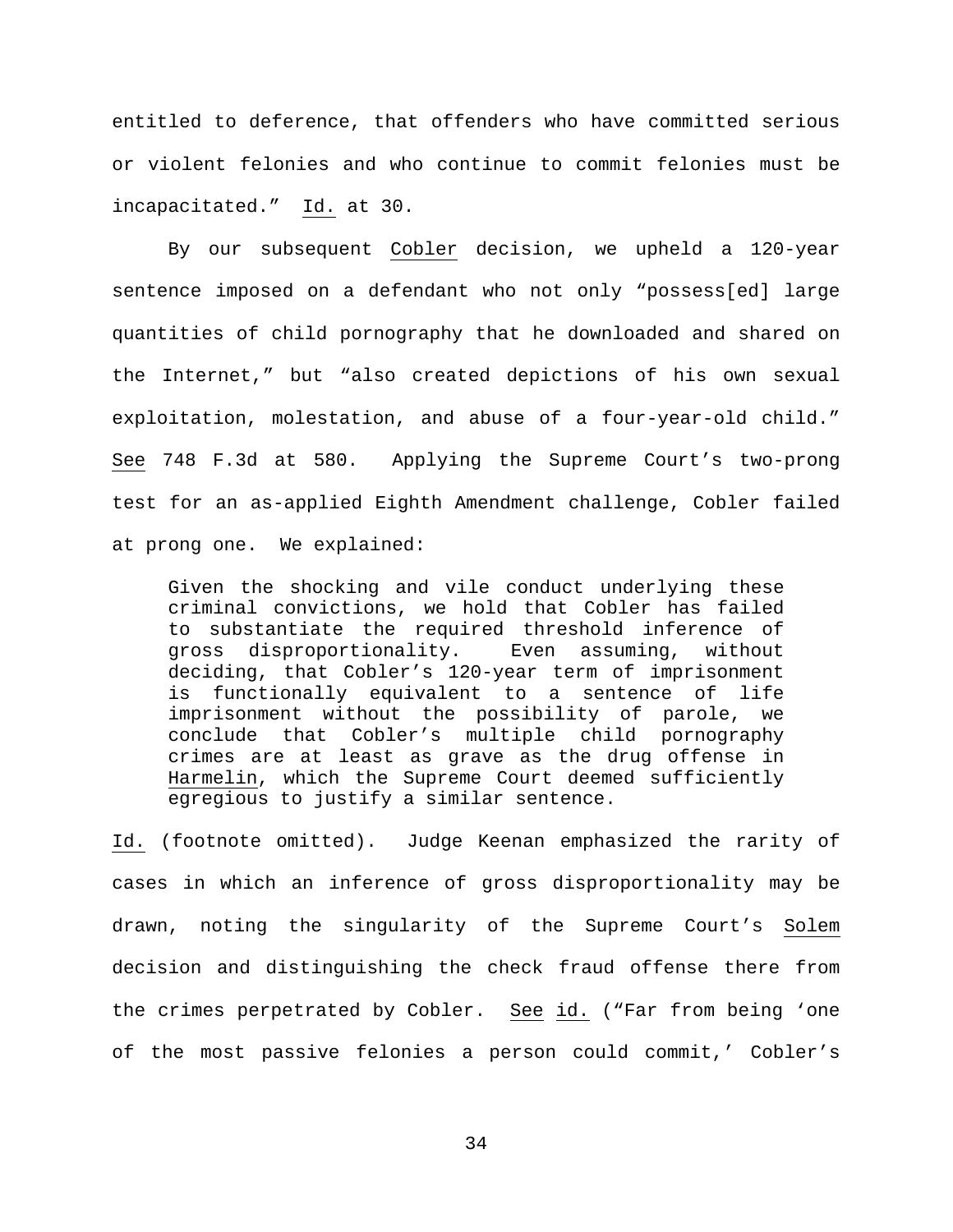heinous acts exploited, injured, and inflicted great harm on a most vulnerable victim." (quoting Solem, 463 U.S. at 296)).

On the issue of gross disproportionality, Cobler is typical of this Court's decisions.<sup>[12](#page-34-0)</sup> Significantly, we have not identified a grossly disproportionate life sentence or putative life sentence in the wake of Solem. See, e.g., United States v. Dowell, 771 F.3d 162, 167-69 (4th Cir. 2014) (eighty-year sentence for child pornography); United States v. Myers, 280 F.3d 407, 415-16 (4th Cir. 2002) (life sentence imposed under Armed Career Criminal Act for being felon in possession of firearm); United States v. Kratsas, 45 F.3d 63, 68-69 (4th Cir. 1995) (repeat drug offender's life sentence for conspiracy to distribute cocaine); United States v. D'Anjou, 16 F.3d 604, 612- 14 (4th Cir. 1994) (life sentence for conspiracy to distribute cocaine base).

J.A. 1104.

<span id="page-34-0"></span> $12$  Our Cobler decision was rendered in April 2014  $-$  nearly two months after the district court had entered its Eighth Amendment Order in this case. The district court, upon being presented with Cobler, responded at defendant Said's sentencing hearing on May 14, 2014, that it

read [Cobler and] understands that there has not been any precedent that would appear favorable to what the [Eighth Amendment Order] has ruled, but the precedent is usually the precedent until the precedent changes.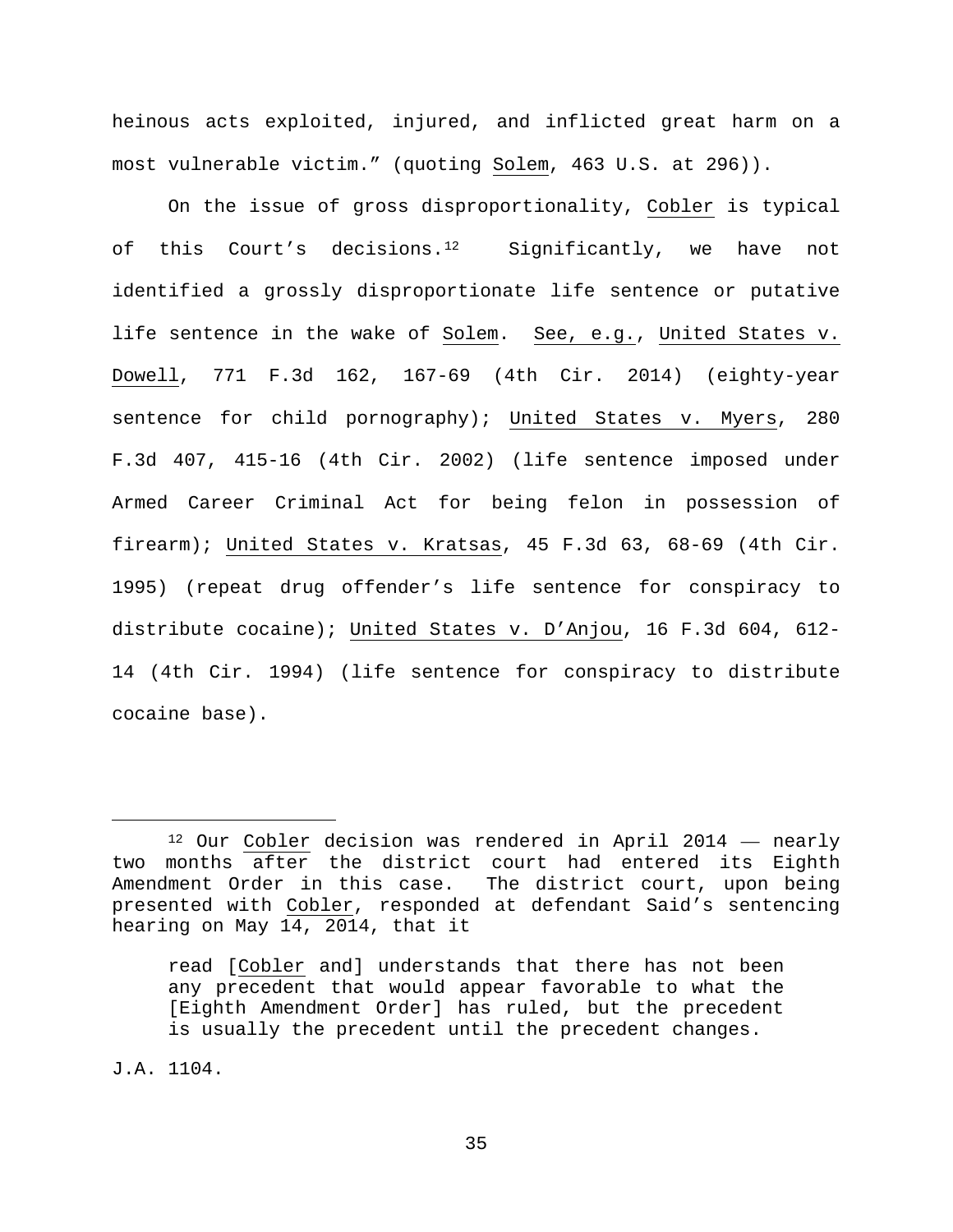With the foregoing legal framework in mind, we assess the government's challenge to the defendants' non-life sentences for their § 1651 piracy offenses. Prong one of the applicable analysis requires that we decide whether a threshold comparison of the gravity of the defendants' offenses and the severity of the proposed life sentences leads to an inference of gross disproportionality. See Graham, 560 U.S. at 60. The defendants contend that life sentences would be grossly disproportionate to their conduct, which, echoing the district court, they describe as mere "attempted robbery on the high seas" that "resulted in no property damage to the USS Ashland and no physical harm to any of its occupants." Br. of Cross-Appellants 39.

As discussed above, however, the defendants' § 1651 piracy offenses included committing illegal acts of violence for private ends (Cabaase), operating a pirate ship (Farah), and otherwise facilitating the violent acts (Said, Jama, and Osman). When the defendants engaged in that conduct, their piracy offenses were complete. Those offenses were hardly "passive"; rather, they involved "violence []or threat[s] of violence to [m]any person[s]." See Solem, 463 U.S. at 296. Indeed, the defendants' violent conduct was at least as severe as the cocaine possession in Harmelin. It is of no moment that no one aboard the USS Ashland was harmed before the defendants' attack

B.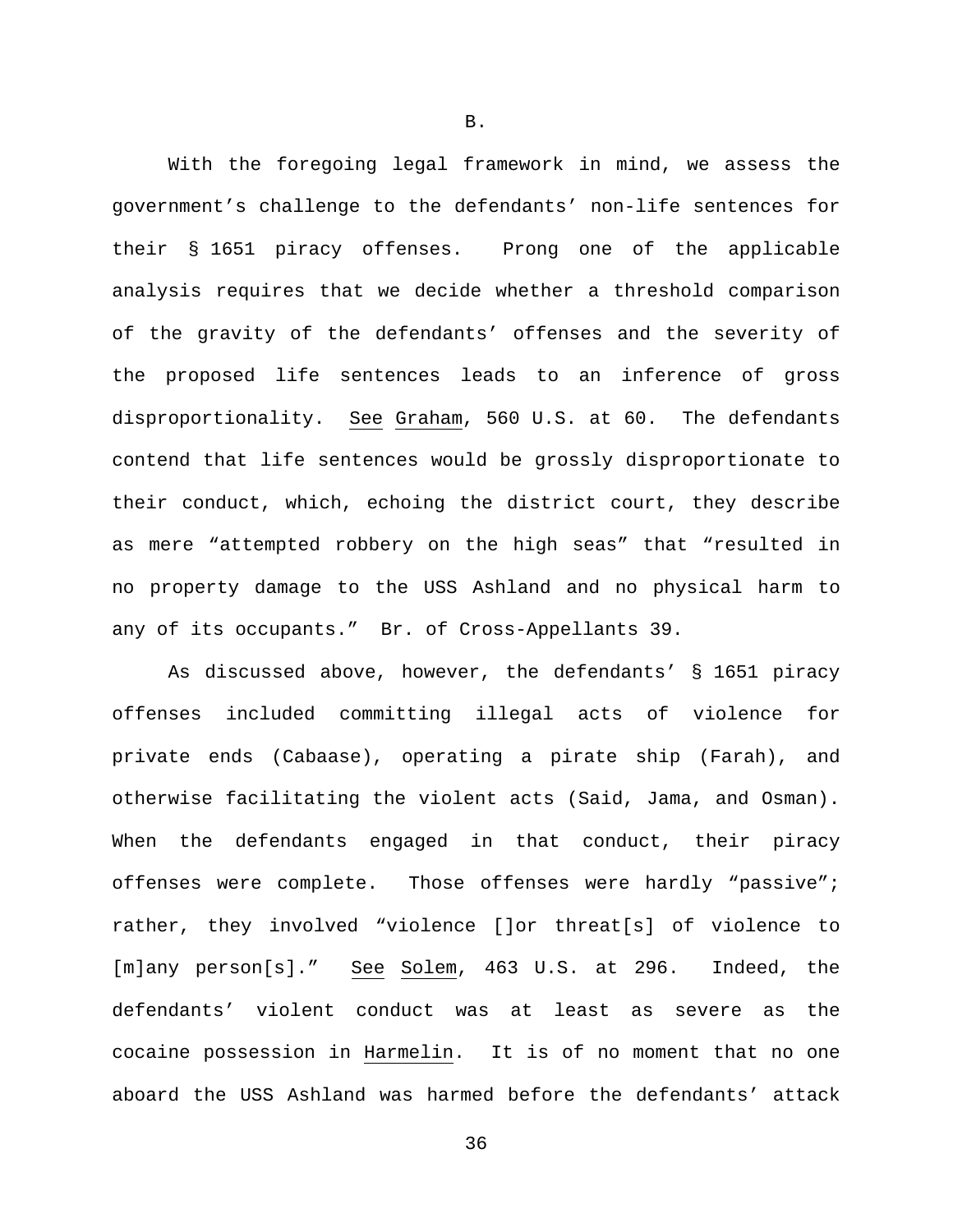was thwarted. Cf. Dowell, 771 F.3d at 169 ("We reject out of hand the notion that the sexual abuse of a child can be considered nonviolent merely because it does not lead to physical or life-threatening injuries."). That is, "[t]he mere fact that [the defendants'] acts of [violence] did not inflict . . . physical injury [to the Ashland's personnel] does not render [life sentences] disproportionate." See id.[13](#page-36-0)

Furthermore, § 1651's mandatory life sentence "reflects a rational legislative judgment, entitled to deference," that piracy in international waters is a crime deserving of one of the harshest of penalties. See Ewing, 538 U.S. at 30. The government has helpfully and cogently detailed why such an offense is sufficiently grave to merit life imprisonment. Above all, "for centuries, pirates have been universally condemned as hostis humani generis — enemies of all mankind — because they attack vessels on the high seas, and thus outside of any nation's territorial jurisdiction, with devastating effect to global commerce and navigation." United States v. Dire, 680 F.3d 446, 454 (4th Cir. 2012) (alterations and internal quotation marks omitted). Piracy was of such significance to the Framers that they expressly accorded Congress, in what is

<span id="page-36-0"></span> <sup>13</sup> Of course, the defendants' attack on the USS Ashland was not casualty-free. The Engineer was killed and the defendants suffered burns when the Ashland returned fire.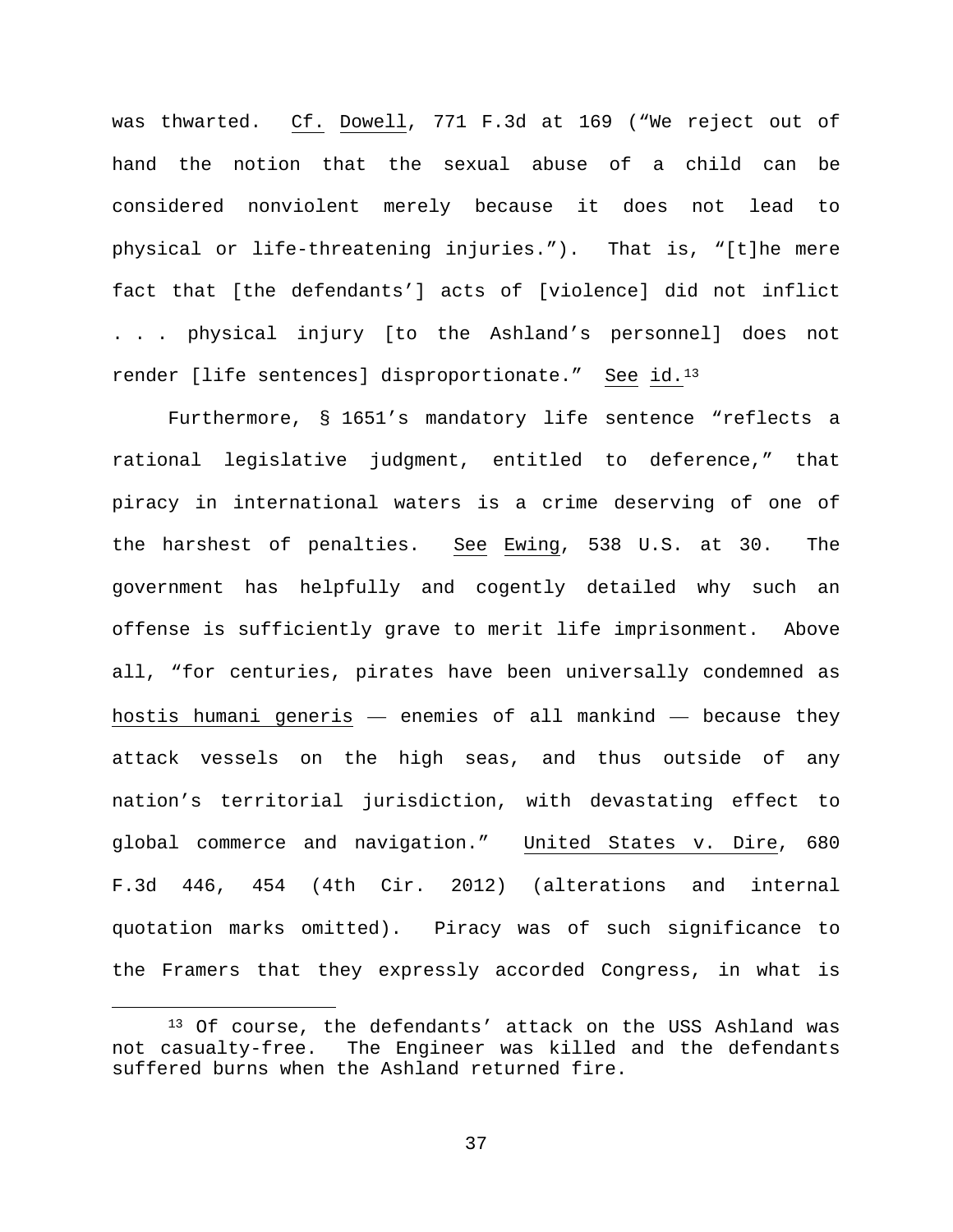known as the Define and Punish Clause, the power "[t]o define and punish Piracies and Felonies committed on the high Seas, and Offences against the Law of Nations." U.S. Const. art. I, § 8, cl. 10. In 1790, the First Congress created a series of crimes related to piracy, many of which were punishable by death. The piracy offense proscribed by § 1651 carried a mandatory death sentence from the offense's inception in 1819 until 1909, when Congress reduced the penalty to mandatory life.

The prevailing definition of piracy, "spelled out in the UNCLOS, as well as the High Seas Convention before it, has only been reaffirmed in recent years as nations around the world have banded together to combat the escalating scourge of piracy." Dire, 680 F.3d at 469. From 2005 to the fall of 2010, for example, Somali pirates hijacked approximately 170 vessels and fired upon some 280 more. See J.A. 952-53 (expert testimony at November 2010 trial of Dire defendants). Then, "[i]n 2011, armed Somali pirates attacked an estimated 3,863 seafarers and took some 555 individuals hostage." See United States v. Beyle, 782 F.3d 159, 162 (4th Cir. 2015). As Judge Wilkinson aptly explained in the Beyle decision,

[t]he United States and its allies are engaged in a multinational battle against piracy in the waters off the Horn of Africa. Through the Gulf of Aden and much<br>of the Indian Ocean, Somalia-based pirates have of the Indian Ocean, Somalia-based pirates have launched attacks against commercial and recreational vessels, from large freighters to personal yachts. Piracy poses a threat not only to the free flow of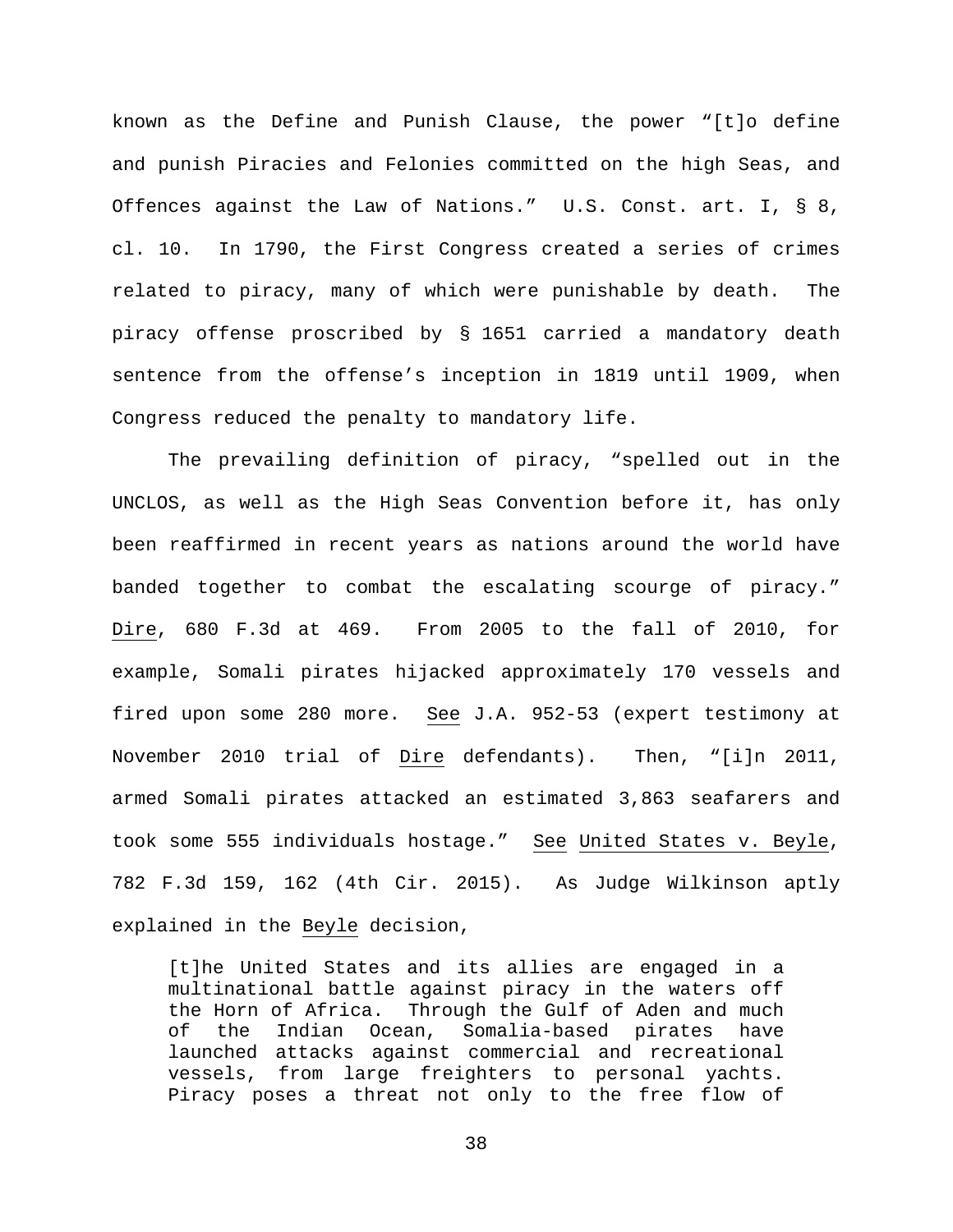global commerce, but also to the individuals who navigate the seas.

Id. (citation omitted). Victims of piracy are robbed of their vessels, kidnapped, held hostage, and even tortured and murdered, while pirates are often able to find safe refuge in the territorial waters off Somalia and collect multi-milliondollar ransom payments. In these circumstances, we agree with the government "that Congress could with reason conclude [that piracy] calls for the strong medicine of a life sentence for those who are apprehended." See Br. of Appellant 39.[14](#page-38-0)

We are satisfied that "the relationship between the gravity of [the defendants'] offenses and the severity of [their proposed] punishment fails to create the threshold inference of gross disproportionality that is required" to satisfy prong one of the Eighth Amendment analysis. See Cobler, 748 F.3d at 580.

<span id="page-38-0"></span> <sup>14</sup> The defendants contend on appeal that we should not afford deference to Congress's judgment that piracy should be punished by life imprisonment, because when that penalty was fixed in 1909, the definition of piracy was limited to robbery at sea and did not include their violent conduct. For that same reason, the defendants also assert that imposing life sentences on them would violate the Define and Punish Clause. We must reject the defendants' theory, however, because Congress clearly meant to attach the mandatory life sentence to piracy, however defined by the law of nations at the relevant time. See Dire, 680 F.3d at 468-69 (recognizing that "§ 1651 incorporates a definition of piracy that changes with advancements in the law of nations," and that, in enacting § 1651, "Congress properly made an act a crime, affixed a punishment to it, and declared the court that shall have jurisdiction of the [offense]" (alterations and internal quotation marks omitted)).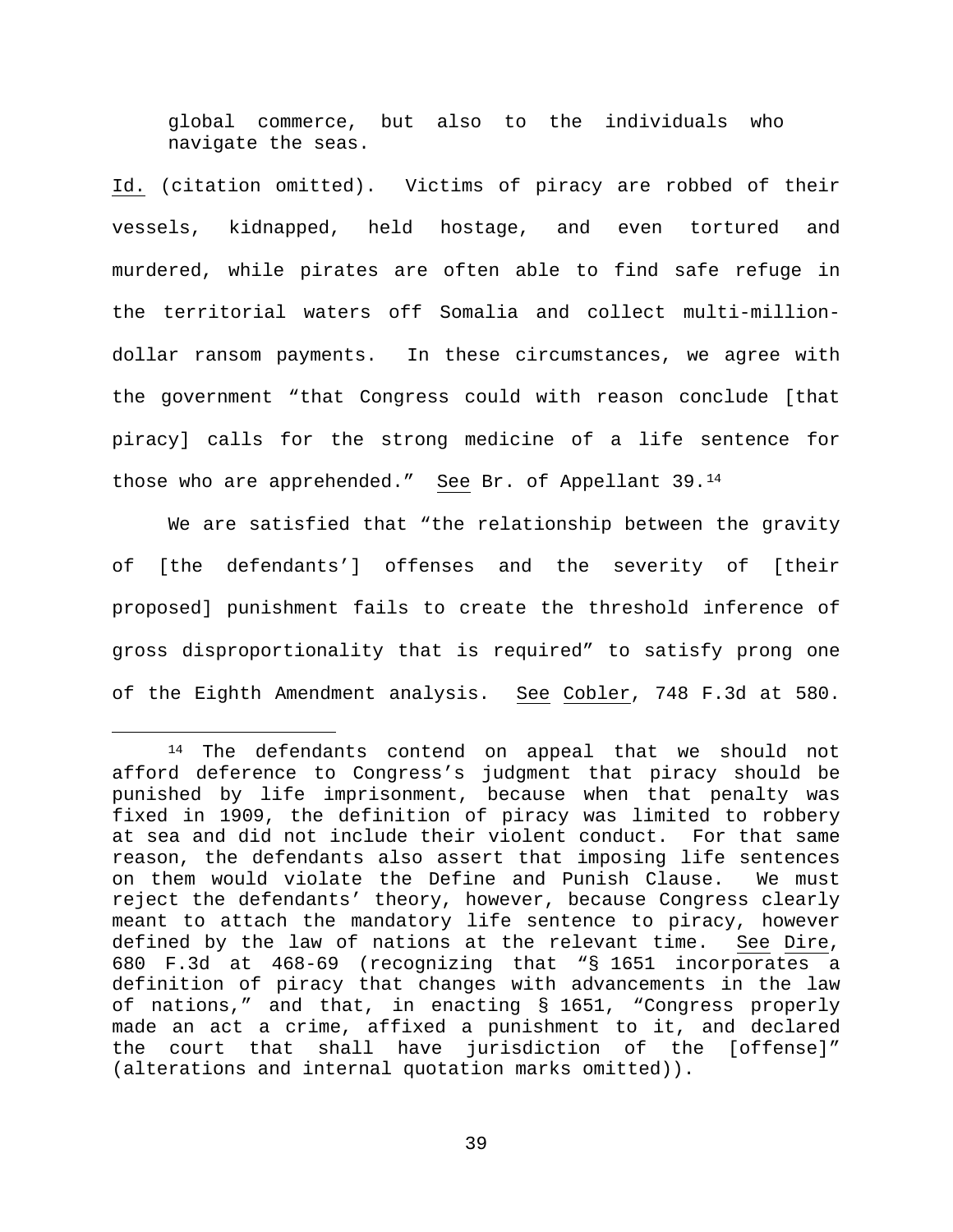Thus, without moving to prong two, we rule that the district court erred in invalidating § 1651's mandatory life sentence as to these defendants and is obliged to impose such sentences on remand.

# IV.

Pursuant to the foregoing, we affirm the various convictions of the defendants. We, however, reverse the Eighth Amendment Order, vacate the defendants' sentences, and remand for resentencing.

> No. 14-4413 REVERSED IN PART, VACATED IN PART, AND REMANDED

Nos. 14-4420, 14-4421, 14-4423, 14-4424, and 14-4429 AFFIRMED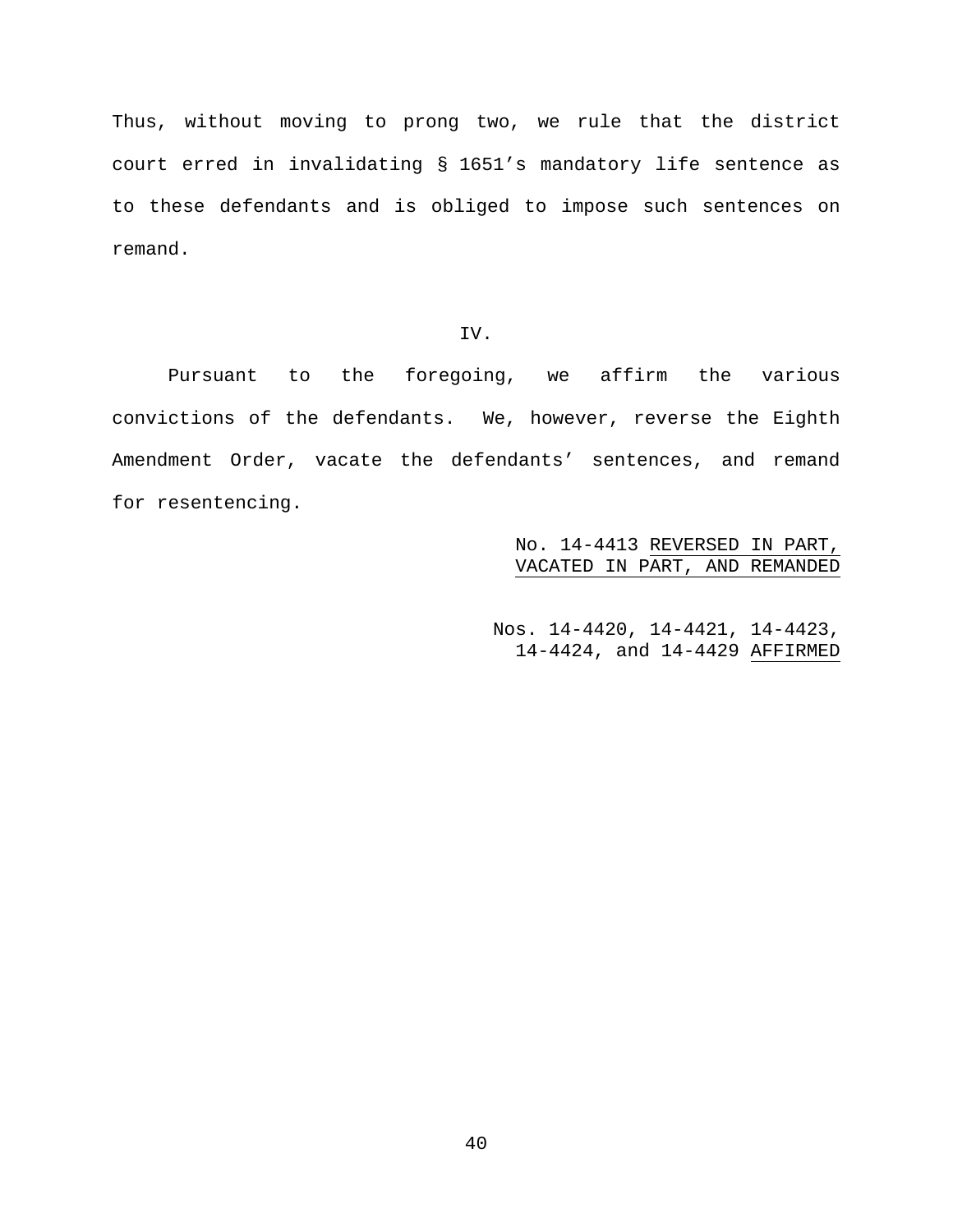DAVIS, Senior Circuit Judge, concurring:

I join in full Judge King's excellent opinion. I write to express my agreement with one thoughtfully-expressed and eminently correct observation by the district court: Although modern piracy is a genuine, life-threatening scourge, not all piracy offenses are equal in severity, in heinousness, and in the dire consequences visited on innocent seafarers. Nor are all those who participate in such offenses deserving of life in prison as the sole conceivable "rational" punishment.[\\*](#page-40-0) The civilized world knows this. The United States of America knows this too, but has not yet elected to act on that knowledge. Accordingly, because we are not legislators, and as Judge King demonstrates, because the Constitution has remarkably little to say about severe, but non-capital, criminal punishments, our hands are tied.

Perhaps, in the fullness of time, Congress will act on the certain knowledge we all share about criminal offenses and their punishments, and thereby empower federal district judges (and

<span id="page-40-0"></span> <sup>\*</sup> Indeed, in this case, Mr. Ibrahim, who was "the group's leader" and who "led the new mission," ante at 7, would seem to have earned a life sentence. But he avoided that fate through the magic of "substantial assistance" and the fiction of "acceptance of responsibility," the coins of the federal prosecutorial realm. The inference is unavoidable that it is not really those who participate in piracy who receive a life sentence upon conviction (as we imagine Congress might believe), but rather those who are convicted after electing to go to trial.